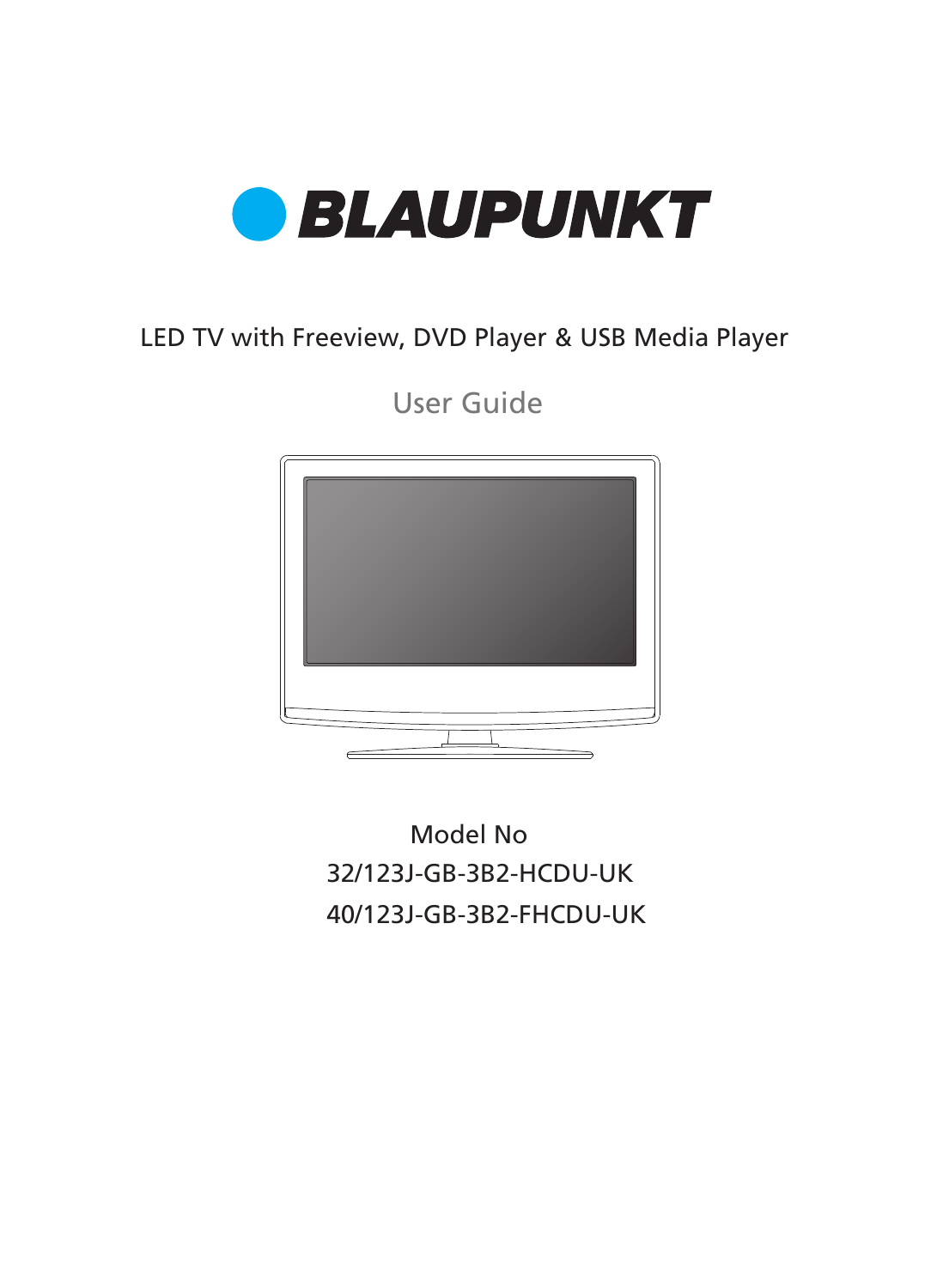# **Important safety instructions**



**Please read these instructions. All the safety and operating instructions should be read before the appliance is operated.**

#### **Warnings**

To reduce the risk of fire, electric shock or damage to the television, do not expose it to dust, rain or moisture, or place any objects filled with liquids on or near the television.

Do not place the television in a confined space, ensure that nothing can obstruct the ventilation openings at the rear of the television.





• Dispose of this television and any components including batteries in an environmentally friendly manner. If in doubt, please contact your local authority for details of recycling.

#### **Safety**

• For your safety, this appliance is fitted with a fused moulded 3 pin mains plug. Should the fuse need to be replaced, ensure that any replacement is of the same amperage and approved with the BSI mark.

- The television should be connected to a main socket outlet with a protective earthing connection.
- Never try and replace the mains plug unless you have adequate qualifications and are legally authorised to do so. In the event that a replacement Mains cable is required, contact the manufacturer for a suitable replacement.
- Never use the television if it is damaged in any way.

Always place the television on a flat level surface avoiding anywhere which may be subject to strong vibration.

• Ensure the television is not placed on top of the power cable as the weight of the television may damage the cable and cause a safety hazard.

• Never place mobile phones, speakers or any other device which may cause magnetic or radio interference with the television. If interference is apparent, move the device causing the interference away from the television.

• To disconnect the apparatus from the mains, please use the all pole mains switch located on the side, underside or rear of the TV. The switch shall remain readily operable.

• Batteries (battery pack or batteries installed) shall not be exposed to excessive heat such as sunshine, fire or the like.

• Install the product at least 5cm from the wall for ventilation.

#### **Maintenance**

• To clean this unit, wipe with a soft, dry cloth. If the surfaces are extremely dirty, use a soft cloth dipped in a soap and water solution or a mild detergent solution.

- Use eyeglass cleaner to remove stubborn dirt from the LCD/LED Screen.
- Never use alcohol, paint thinner or benzene to clean this unit.
- Before using a chemically treated cloth, read the instructions that came with the cloth carefully.

CAUTION: If water or other liquid enters the television through the display panel surface or back cover a malfunction may occur.

#### **Packaging**

• The safest way to transport your item is in the original box/packaging - please save your packaging for this.

• You will need original box/packaging in the event of warranty/service repair or support. We are unable to carry out warranty/service if you are unable to package it correctly.

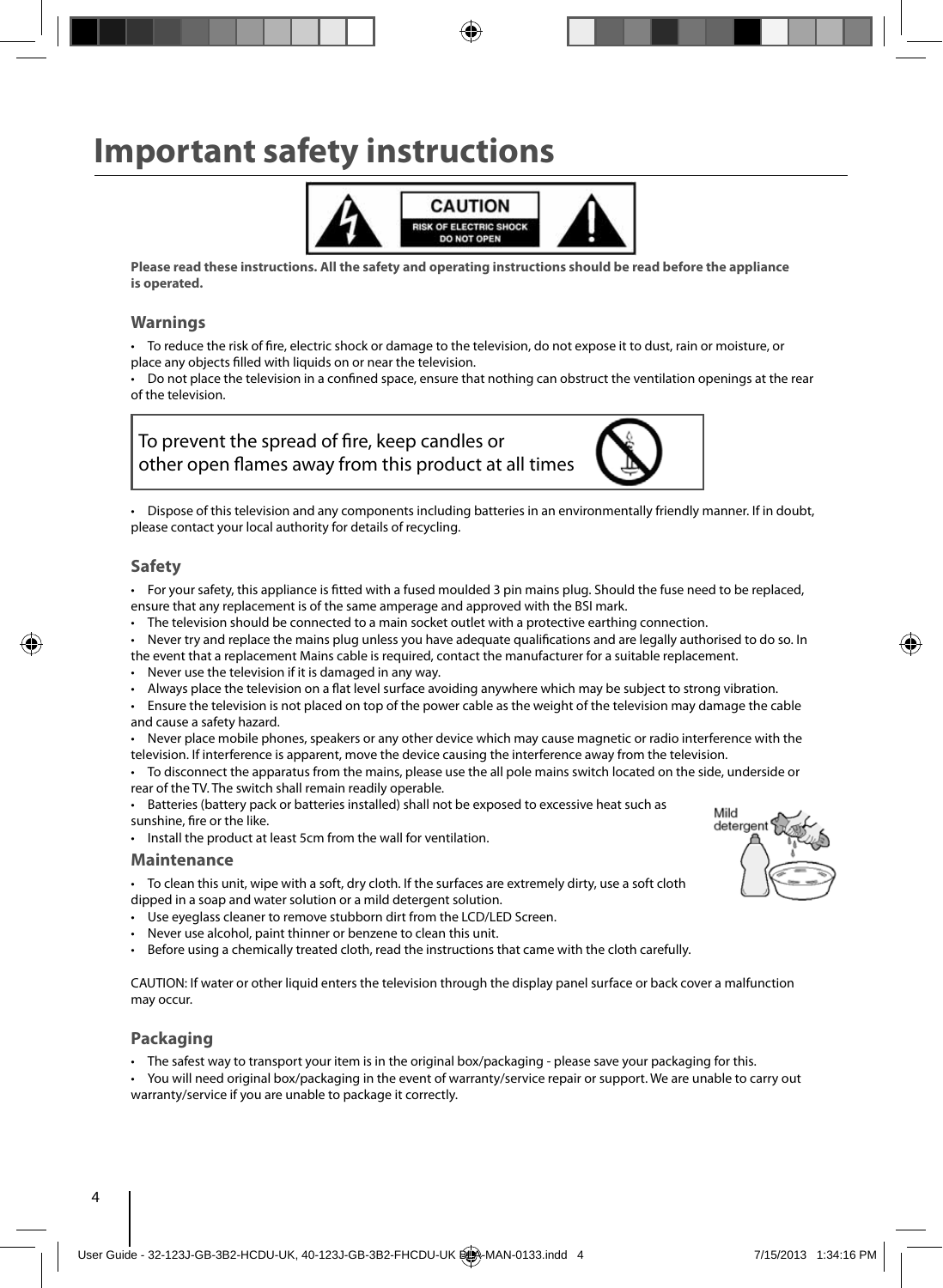# **Important safety instructions**



**Please read these instructions. All the safety and operating instructions should be read before the appliance is operated.**

# **Important Information Regarding Use of Video Games, Computers, Captions or Other**

#### **Fixed Image Displays**

The extended use of fixed image program material can cause a permanent "shadow image" on the LCD panel. This background image is viewable on normal programs in the form of a stationary fixed image. This type of irreversible LCD/LED panel deterioration can be limited by observing the following steps:

1. Reduce the brightness/contrast setting to a minimum viewing level.

- 2. Do not display the fixed image for extended periods of time.
- 3. Turn the power off when not in actual use.

Examples of images that you need to watch out for are as follows (this is not an exhaustive list):

- TV Channel Logos: e.g. Shopping channel logos and pricing displays-especially if they are bright and stationary.
- Moving or low-contrast graphics are less likely to cause ageing of the screen.
- Time Displays
- Teletext: Do not view a stationary page for a long period of time
- TV/DVD Menus: e.g. Listings of DVD disc content
- Pause Mode: Do not leave the TV in pause mode for long periods of time, e.g. When watching DVDs or videos.

**Important - Once 'shadow image/screen burn' occurs, it will never disappear and is not repairable under warranty.**

#### **How do I dispose of this product?**

**UK**: Waste electrical products should not be disposed of with household waste. Separate disposal facilities exist. For your nearest facilities, please see www.recycle-more.co.uk or in store for details.

**ROI**: Waste electrical products should not be disposed of with household waste. Separate disposal facilities exist. Check with your Local Authority or retailer for recycling advice.

Batteries

- Observe the correct polarity when inserting batteries.
- Do not use different types of batteries together or mix old and new batteries.
- Dispose of batteries in an environmentally friendly way.
- Certain regions may regulate the disposal of batteries. Please consult your local authority.

#### **CAUTION:**

THIS UNIT IS A CLASS 1 LASER PRODUCT AND USES A VISIBLE LASER BEAM WHICH COULD CAUSE HAZARDOUS RADIATION EXPOSURE IF DIRECTED. BE SURE TO OPERATE THE PLAYER CORRECTLY AS INSTRUCTED. WHEN THIS UNIT IS PLUGGED INTO THE WALL OUTLET, DO NOT PLACE YOUR EYES CLOSE TO THE OPENINGS TO LOOK INTO THE INSIDE OF THIS UNIT.

USE OF CONTROLS OR ADJUSTMENTS OR PERFORMANCE OF PROCEDURES OTHER THAN THOSE SPECIFIED HEREIN MAY RESULT IN HAZARDOUS RADIATION EXPOSURE.

DO NOT OPEN COVERS AND DO NOT REPAIR YOURSELF. REFER SERVICING TO QUALIFIED PERSONNEL.



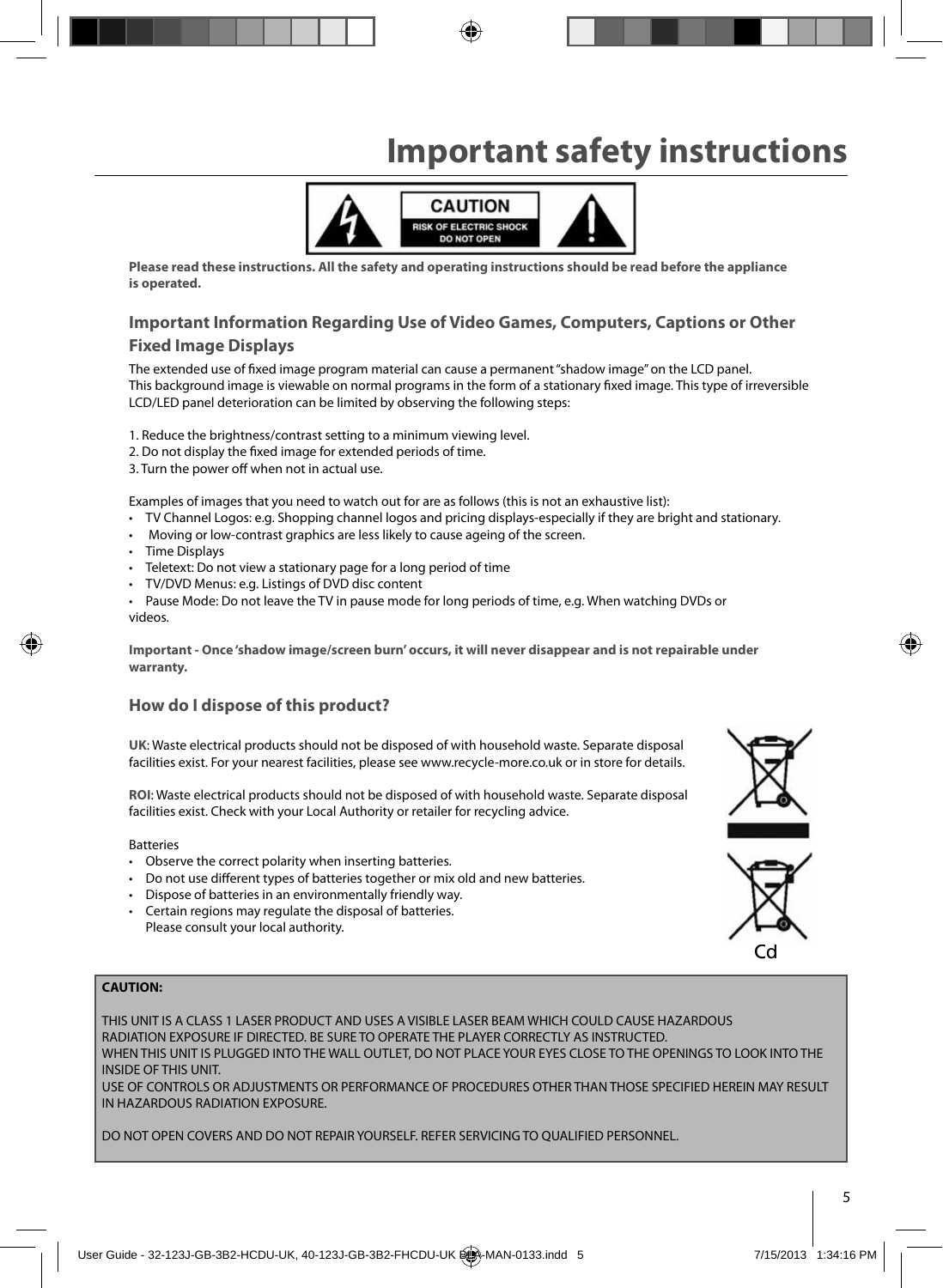# **Contents**

| TV buttons & Source menu $\ldots, \ldots, \ldots, \ldots, \ldots, \ldots, \ldots, \ldots, 12$                    |  |
|------------------------------------------------------------------------------------------------------------------|--|
|                                                                                                                  |  |
|                                                                                                                  |  |
|                                                                                                                  |  |
|                                                                                                                  |  |
|                                                                                                                  |  |
|                                                                                                                  |  |
|                                                                                                                  |  |
|                                                                                                                  |  |
|                                                                                                                  |  |
|                                                                                                                  |  |
|                                                                                                                  |  |
|                                                                                                                  |  |
|                                                                                                                  |  |
|                                                                                                                  |  |
| Operating the TV with a universal or Sky (bskyb) remote control 23                                               |  |
|                                                                                                                  |  |
| Technical specification $\ldots \ldots \ldots \ldots \ldots \ldots \ldots \ldots \ldots \ldots \ldots \ldots 25$ |  |
|                                                                                                                  |  |

 $\overline{\phantom{a}}$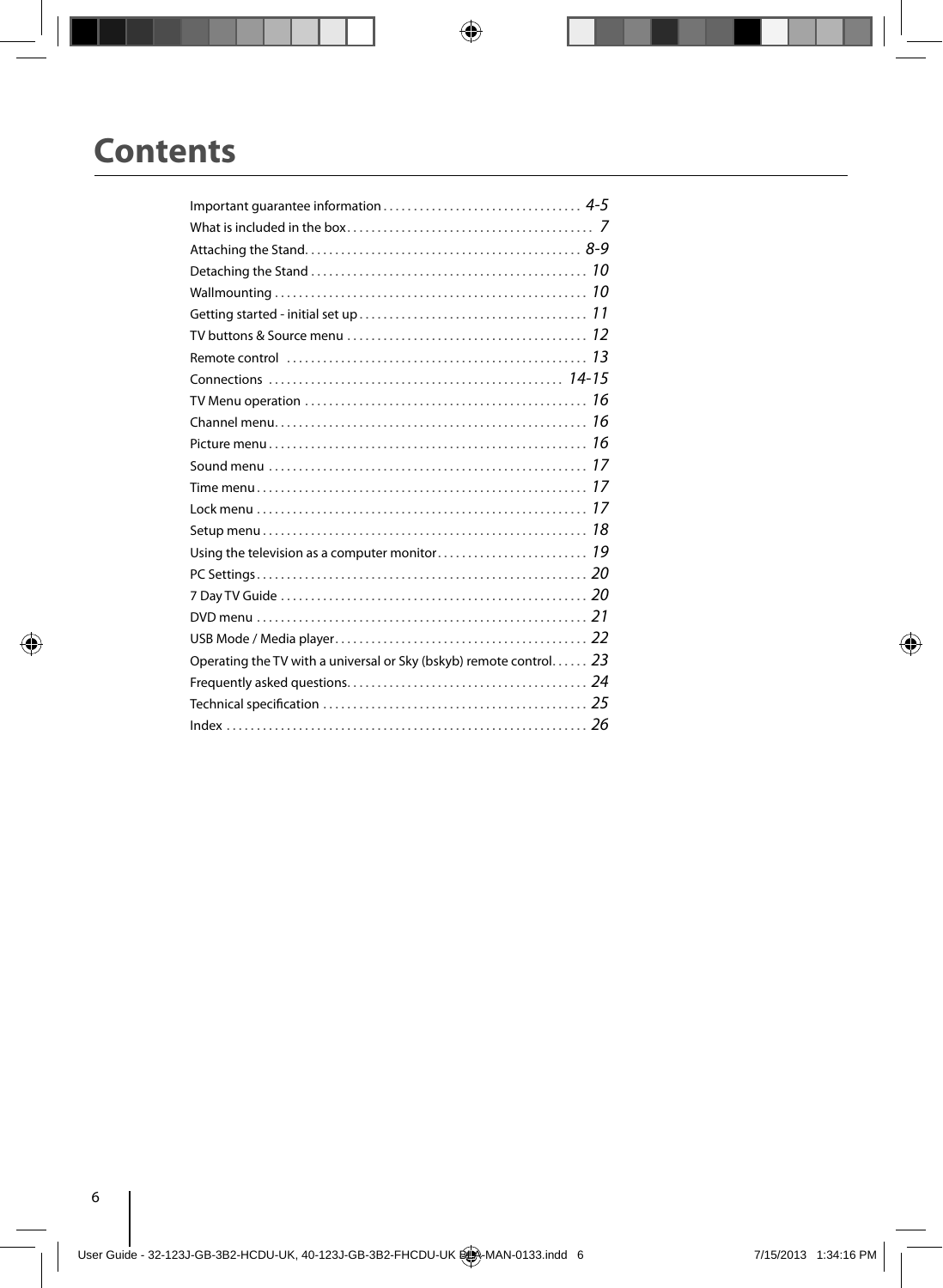## Accessories

Supply of this TV includes following parts:



Please save your packaging as you will need this in the event of warranty/service repair or support. We are unable to carry out warranty/service if you are unable to package it correctly. The safest way to package your item in the event of warranty/service repair is in it's original box/packaging.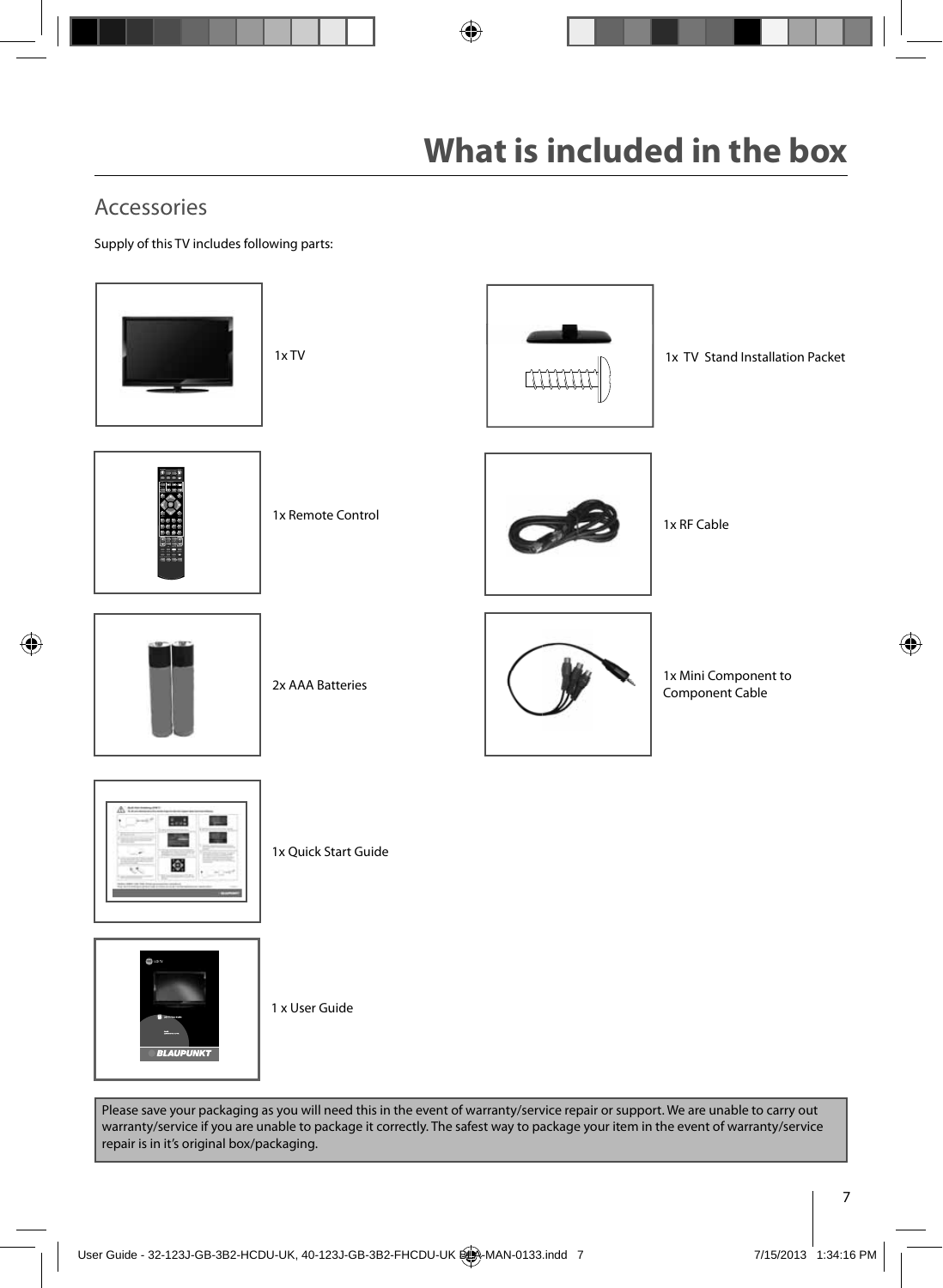To complete the stand installation you will need a Phillips screw driver.

Place the TV set on a flat and clean surface with the panel facing downwards to avoid damage.



**(fig.1)** Attach the stand neck to the rear of the TV set.



(fig.2) Secure the neck to the TV using the 4 x ST(4x14) screws provided.





**(fig.3)** Attach the stand base to the neck. (**fig.4**) Secure the base to the neck using the 4 x ST(4x16) screws provided.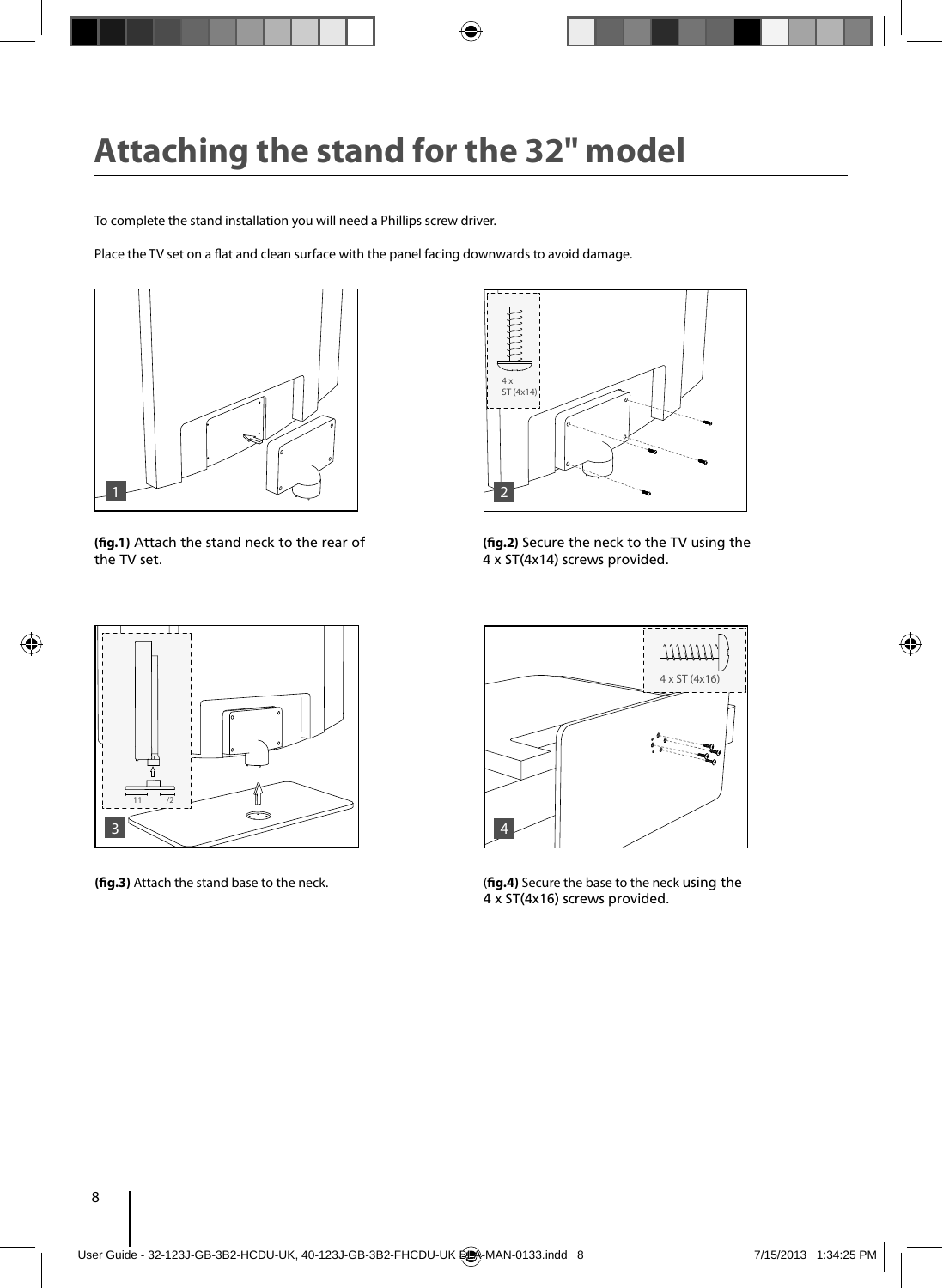To complete the stand installation you will need a Phillips screw driver.

Place the TV set on a flat and clean surface with the panel facing downwards to avoid damage.



**(fig.1)** Attach the stand neck to the rear of the TV set.



(fig.2) Secure the neck to the TV using the 6 x M(3x14) screws provided.





(fig.3) Attach the stand base to the neck. (**fig.4**) Secure the base to the neck using the 5 x ST(4x25) screws provided.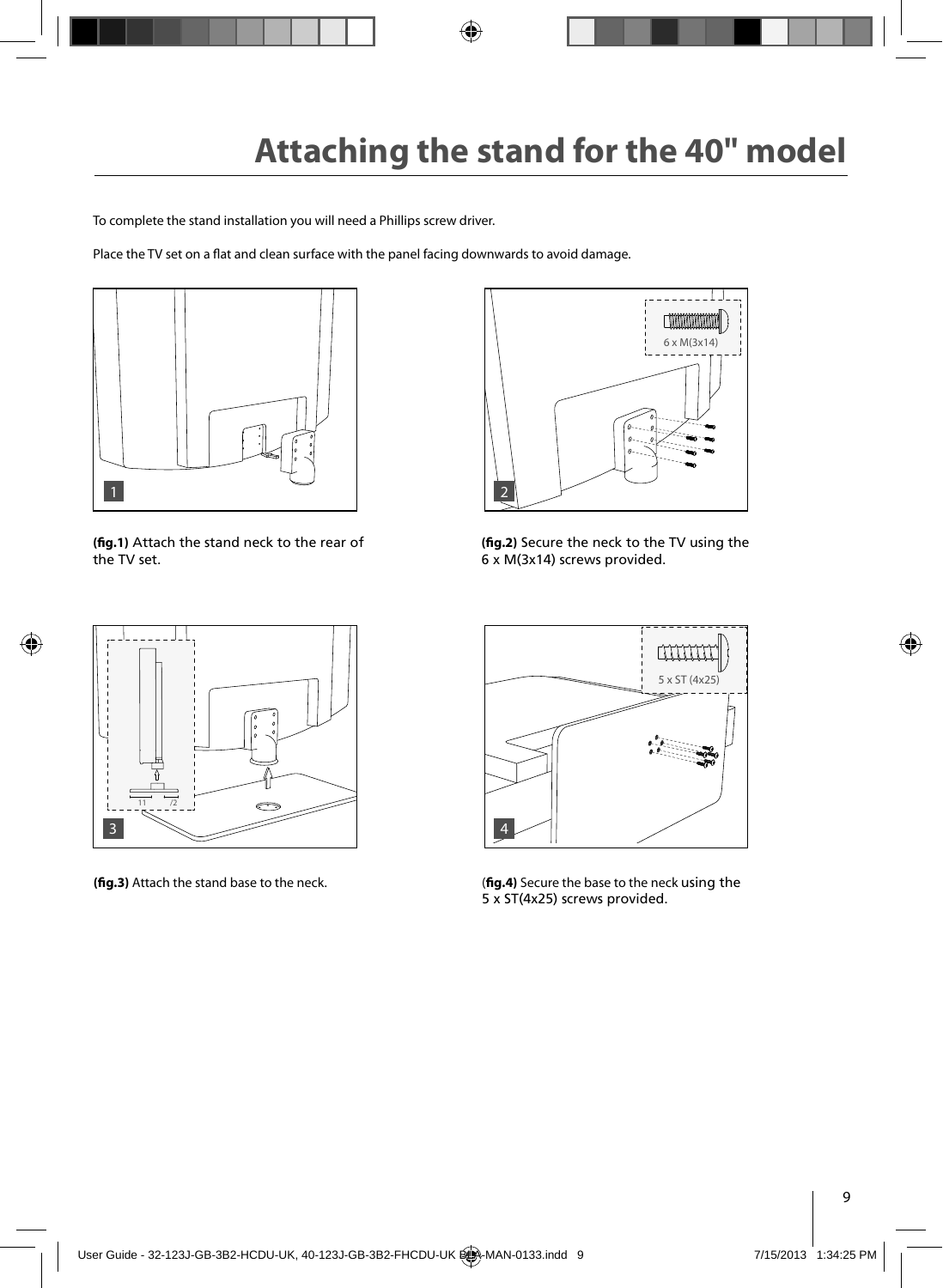### **For 32" model only**

To detach the stand please remove the 4 screws highlighted below and remove the stand from the rear of the TV set.





#### **For 40" model only**

To detach the stand please remove the 6 screws highlighted below and remove the stand from the rear of the TV set.





## **Wall mounting the TV**

- 1. Remove the four screws
- 2. The wall mount can now be easily attached to the mounting holes on the rear of the TV. These holes are indicated in the picture below.



For optimum viewing, if wall mounting the TV higher than eye level, the TV should be tilted downwards so that the TV's screen is 'face on'. See fig 1 and 2

Important - If you mount this television on the wall, use only the screws holes for wall mounting. Using other screws can cause irreparable damage to internal components.

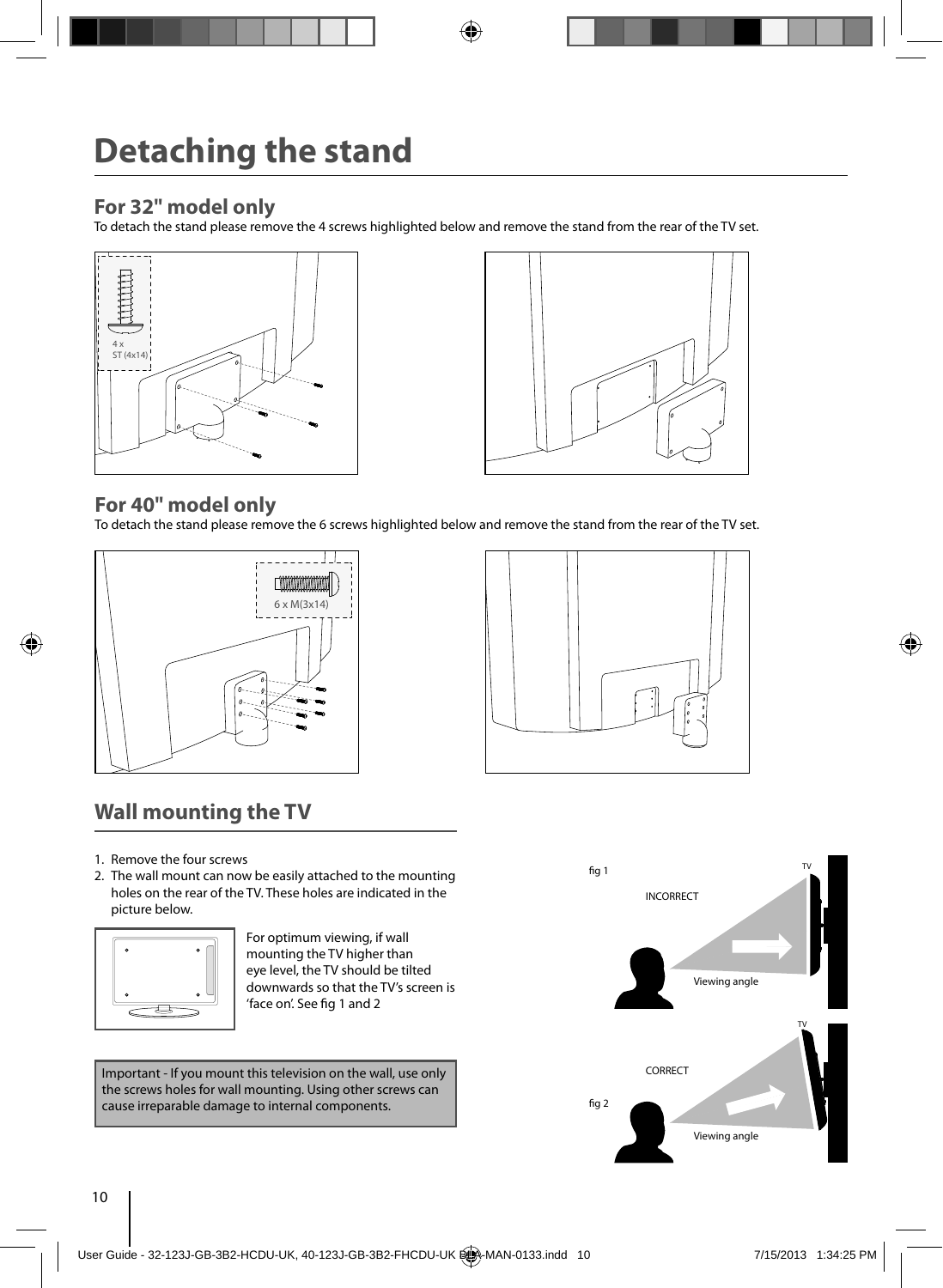# **Getting started - initial set up**

- 1. Using the RF cable supplied, connect the TV to the TV Aerial wall socket (Fig A).
- 2. Connect the power cable to the Electrical outlet (Fig B).



3. Turn on the device with marked ON/OFF switch



4. Insert the batteries supplied into the Remote control and press the Standby button to power on the TV.



### **How to connect a signal booster**

5. You will now be welcomed with the initial set-up screen. If it does not appear, on the remote control, please press [MENU] then 8-8-8-8 and the menu will appear. Press OK on the remote control and tuning will start.



6. After tuning the following screen will appear.

| <b>Auto Tuning Status</b>                                                                                                                                                                                                                                                           |  |
|-------------------------------------------------------------------------------------------------------------------------------------------------------------------------------------------------------------------------------------------------------------------------------------|--|
| Analogue Channels found                                                                                                                                                                                                                                                             |  |
| Digital Channels found                                                                                                                                                                                                                                                              |  |
| Radio Channels found                                                                                                                                                                                                                                                                |  |
| Data Channels found                                                                                                                                                                                                                                                                 |  |
| Congratulations. You have completed<br>the tuning process. Press OK to Exit.                                                                                                                                                                                                        |  |
| Note: If not all the channels were found, please try<br>connnecting a signal booster between the TV's RF input and<br>your TV aerial wall socket to improve the signal quality being<br>received by the TV. Alternatively, upgrade your Aerial to a<br>'High Gain' digital version. |  |
| OK                                                                                                                                                                                                                                                                                  |  |
|                                                                                                                                                                                                                                                                                     |  |



If you are missing channels, the reason for this is likely to be signal strength, you should consider connecting signal booster and re-tuning the TV.

As part of our ongoing development to reduce power consumption, we have added an extra function to this Television called 'Ecohome' (you will see this during the first time installation set up). Power consumption using the Ecohome function is approximately 15% lower than some other modes. The picture brightness is reduced using the Ecohome function. If this function is not suitable for your viewing environment, you can select other modes as necessary. (Please note, 'Professional' mode is for optimum default picture settings, however, power consumption is approximately 15% higher than 'Ecohome' mode) Please refer to the user guide section 'Picture settings' in order to change the mode to one that maybe more suitable for your environment. There is also a shortcut button on the remote control called 'P-Mode' should you wish to change to another mode.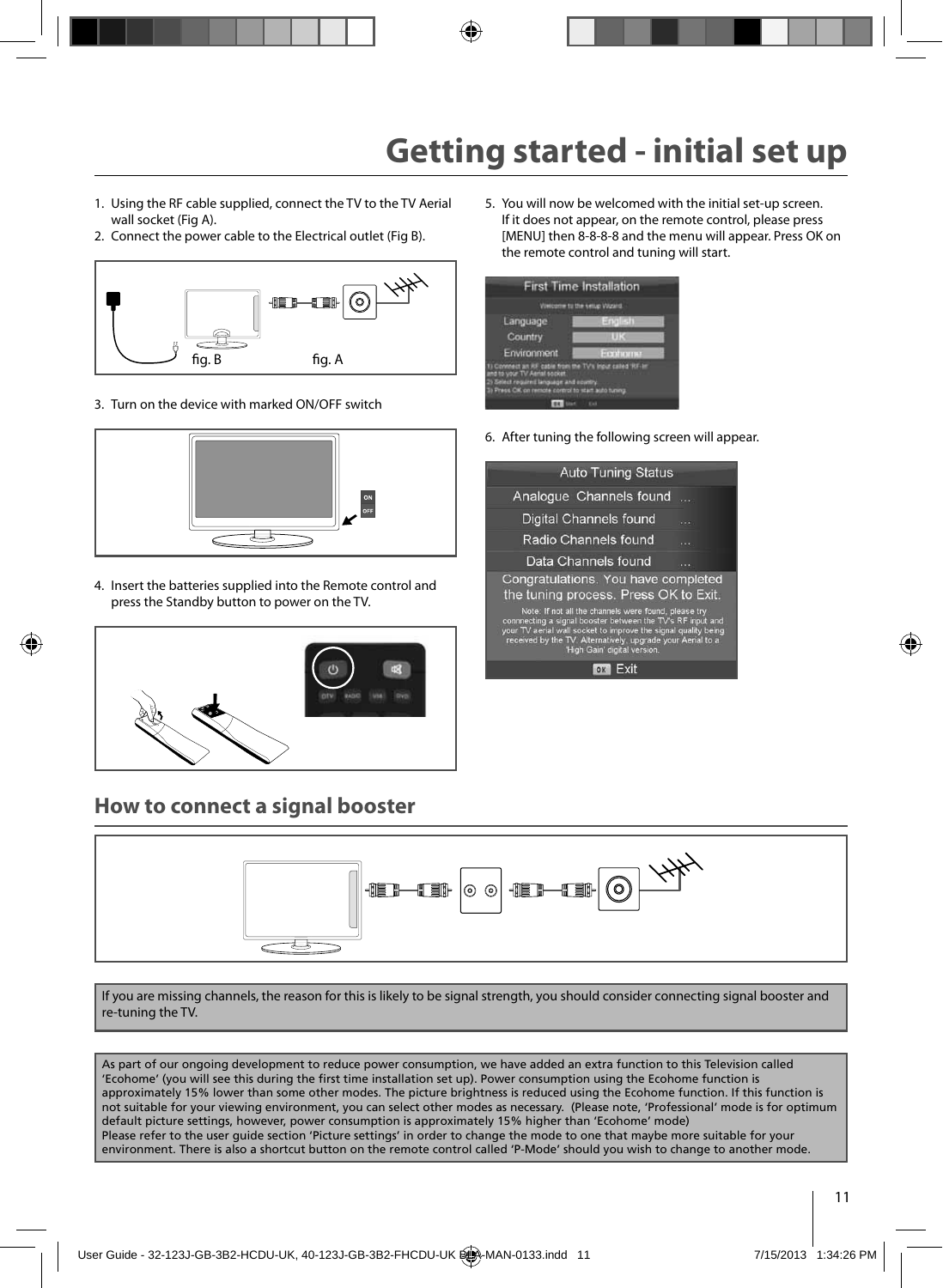# **TV buttons & Source menu**





| 1              | Eject                                |
|----------------|--------------------------------------|
| $\overline{2}$ | Play/Pause                           |
| 3              | Volume up and menu right             |
| 4              | Volume down and menu left            |
| 5              | Programme/Channel up and menu up     |
| 6              | Programme/Channel down and menu down |
| 7              | Displays Menu/OSD                    |
| 8              | Displays the input source menu       |
|                | <b>Standby Power On/Off</b>          |

#### Choosing Mode Input/Source

To switch between the different input/connections.

a) Using the buttons on the remote control:

- 1. Press [SOURCE/ AV] The source menu will appear.
- 2. Press [▼] or [▲] to select the input you require.
- 3. Press [OK].

b) Using the buttons on the Television:

- 1. Press [SOURCE].
- 2. Scroll up / down using CH+/ CH- buttons to the input/ source you require.
- 3. Press Vol+ to change input/source to the one selected.

| <b>Input Source</b> |
|---------------------|
| <b>FREEVIEW</b>     |
| <b>ANALOGUE</b>     |
| <b>SCART</b>        |
| <b>DVD</b>          |
| <b>COMPONENT</b>    |
| <b>VGA/PC</b>       |
| HDMI <sub>1</sub>   |
| HDMI <sub>2</sub>   |
| HDMI <sub>3</sub>   |
| <b>VIDEO</b>        |
| <b>USB MEDIA</b>    |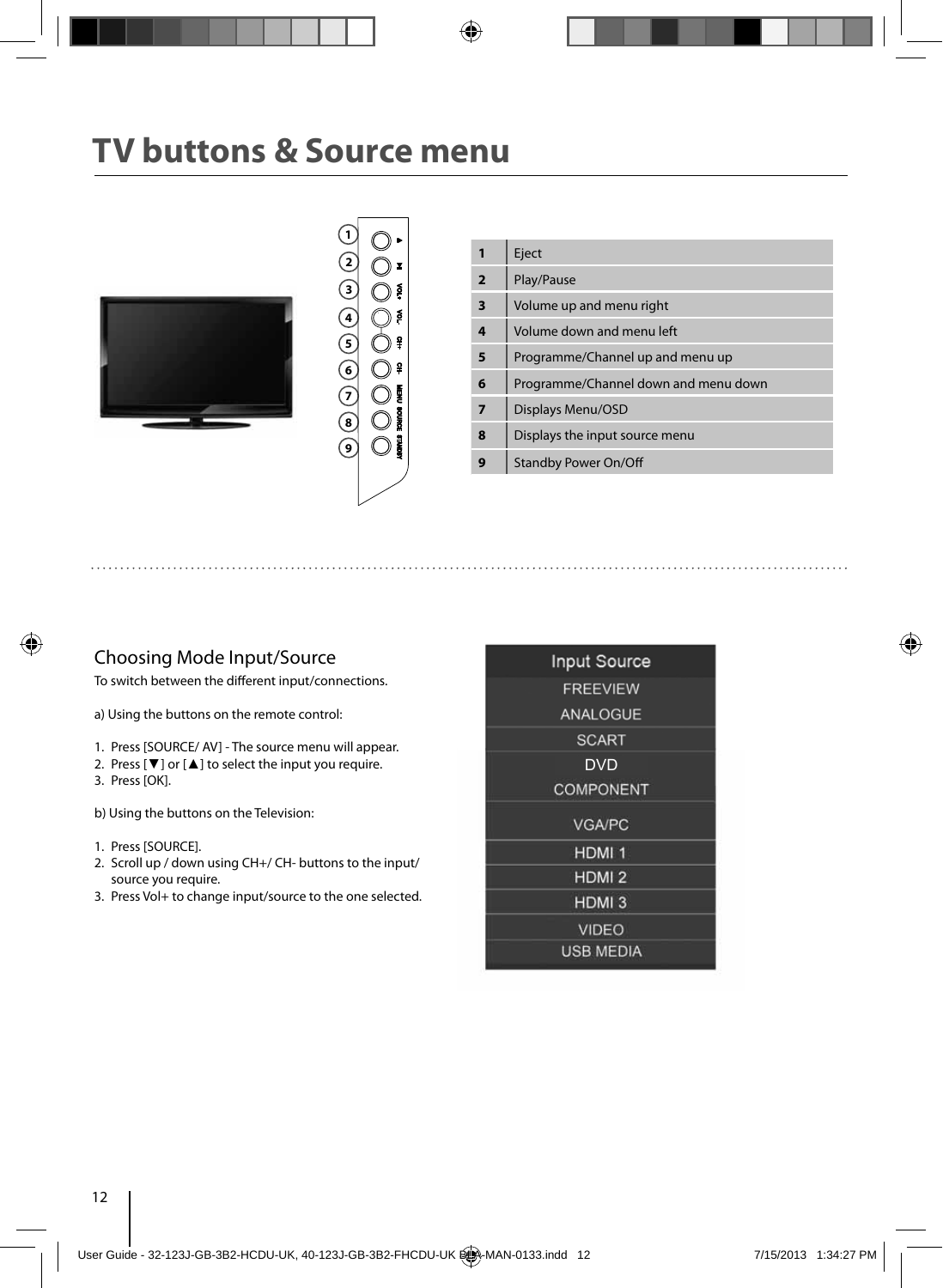## **Remote control TV with USB**

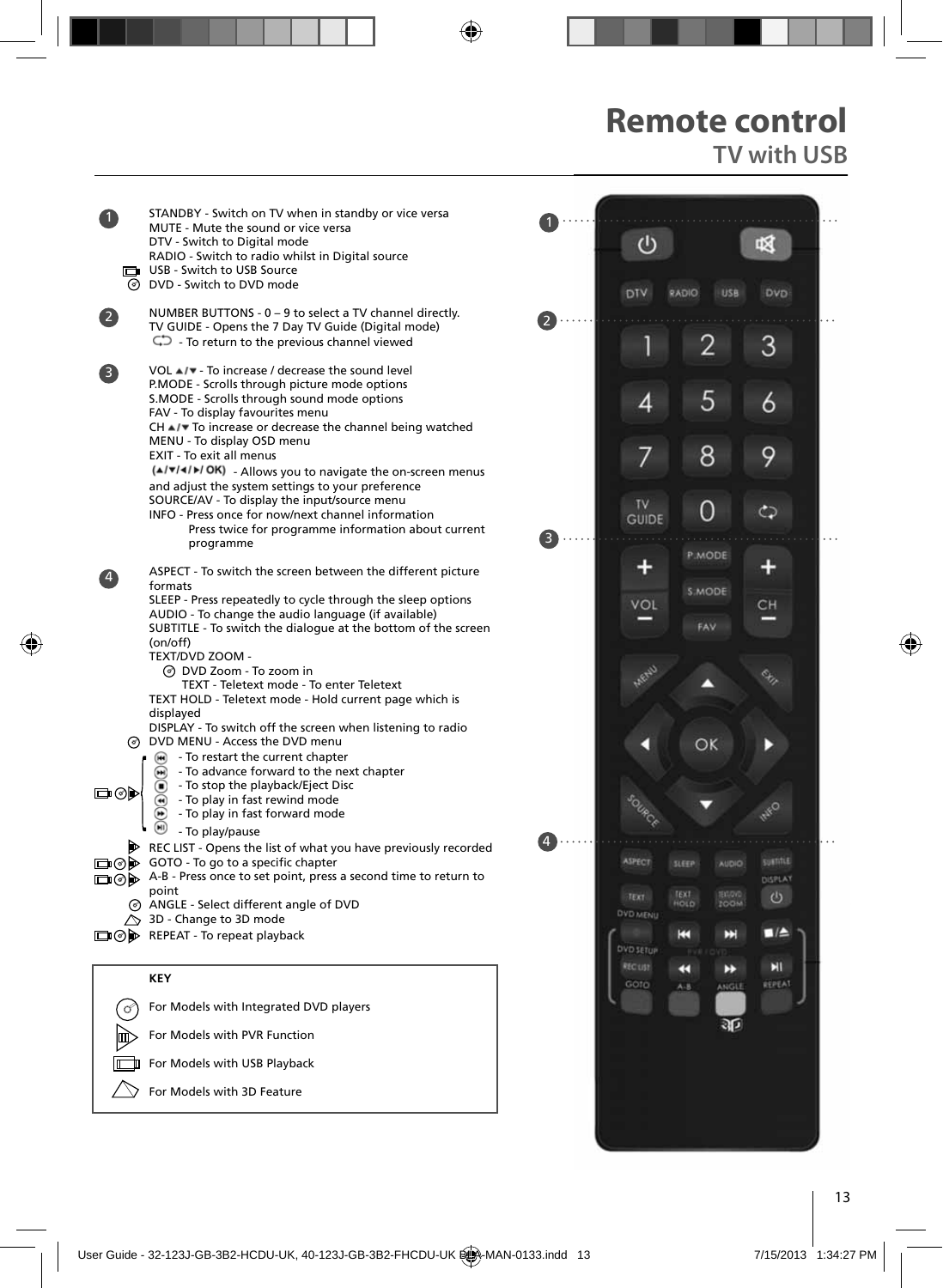# **Connections**

#### Connections

| 1  | Video-CVBS          | Video Input & Audio input (Video<br>& YPbPr) | 8  | <b>COAX Audio Out</b>   | <b>Digital Coax Outpu</b> |
|----|---------------------|----------------------------------------------|----|-------------------------|---------------------------|
| 2  | <b>R/L Audio In</b> | R/L Audio Input                              | 9  | HDMI <sub>1</sub> in    | <b>HDMI</b> input         |
| 3  | HDMI3 in            | <b>HDMI</b> input                            | 10 | HDMI <sub>2</sub> in    | <b>HDMI</b> input         |
| 14 | <b>USB</b>          | Port USB                                     | 11 | <b>SCART</b>            | <b>SCART</b> input        |
| 15 | <b>YPbPr</b>        | <b>Component HD Input</b>                    | 12 | <b>VGA(PC) Audio in</b> | 3.5mm PC Audio in         |
| 6  | CI Card IN AV in    | Common Interface Module Input                | 13 | VGA(PC) In              | <b>VGA-PC input</b>       |
| 17 | <b>EARPHONES</b>    | 3.5mm Earphone output                        | 14 | <b>RF</b> in            | RF / TV Aerial input      |

| Video Input & Audio input (Video<br>& YPbPr) | 8  | <b>COAX Audio Out</b>   | <b>Digital Coax Output</b> |
|----------------------------------------------|----|-------------------------|----------------------------|
| R/L Audio Input                              | 9  | HDMI <sub>1</sub> in    | <b>HDMI</b> input          |
| <b>HDMI</b> input                            | 10 | HDMI <sub>2</sub> in    | <b>HDMI</b> input          |
| Port USB                                     | 11 | <b>SCART</b>            | <b>SCART</b> input         |
| Component HD Input                           | 12 | <b>VGA(PC) Audio in</b> | 3.5mm PC Audio in          |
| Common Interface Module Input                | 13 | VGA(PC) In              | <b>VGA-PC input</b>        |
| 3.5mm Earphone output                        | 14 | <b>RF</b> in            | RF / TV Aerial input       |

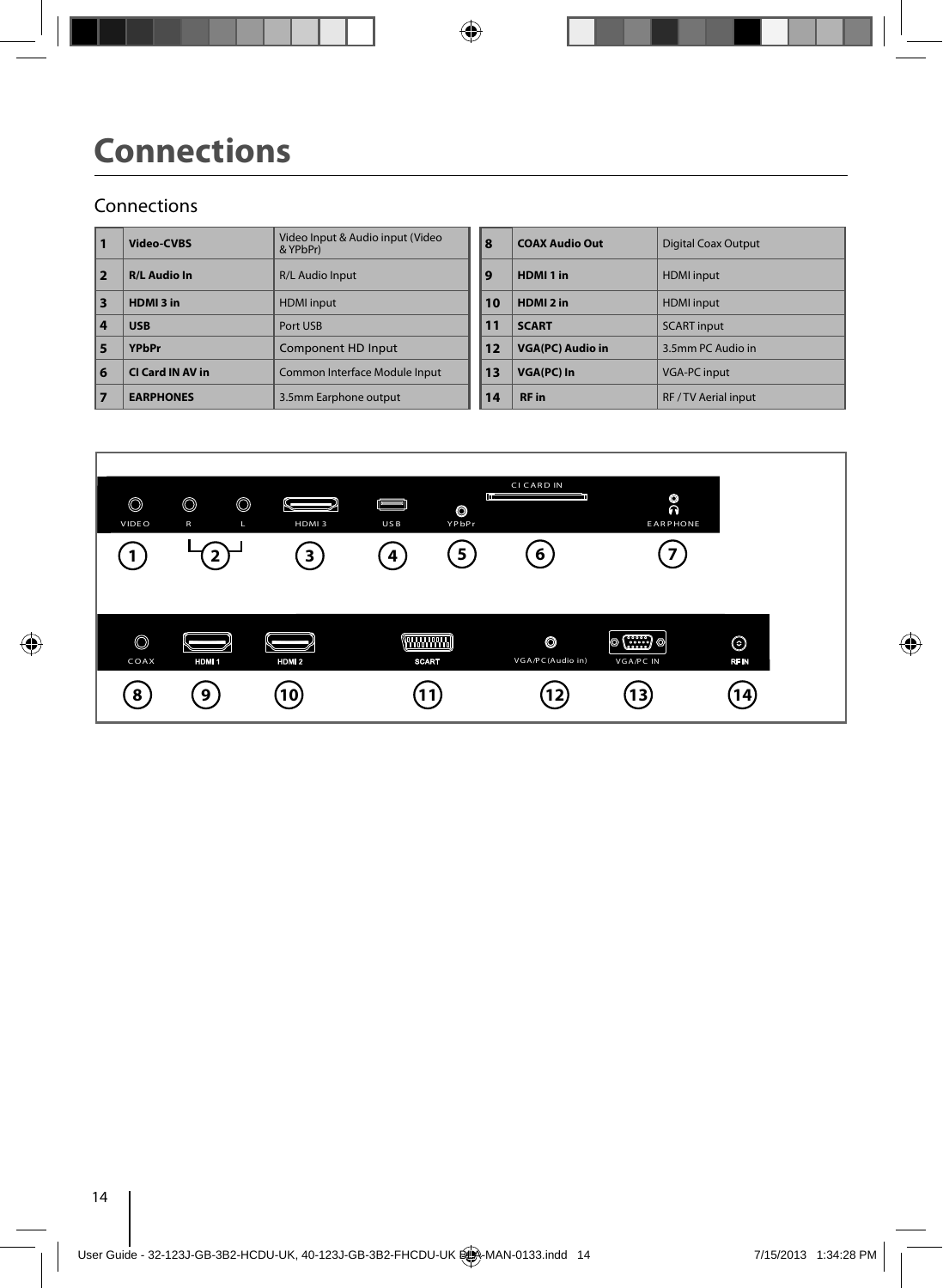## Connecting a DVD Player/Recorder, Video Recorder or Cable/Satellite Box

TVs Input/Source should be set to SCART.



#### Connecting a Camcorder, Camera or Games Console

TVs Input / Source should be set to Video.



#### Connecting a High Definition (HD) Device

Option 1 - via HDMI to HDMI cable

A HDMI cable can output both video and audio and enables you to enjoy digital-quality video and audio with minimal loss of quality.

TVs Input/Source should be set to HDMI.

**Note:** This model TV can not be used as a PC/laptop monitor via HDMI input. The HDMI Input is provided to view digital content with compatible external devices..



Option 2 - via Component cable.

If you are supplied with a cable from the device which has RED, GREEN, BLUE, RED & WHITE connectors you must use included YPbPr to MINI YPbPr cable adaptor to connect via Component (for picture) and by phono cable (for sound). TVs Input / Source should be set to Component.

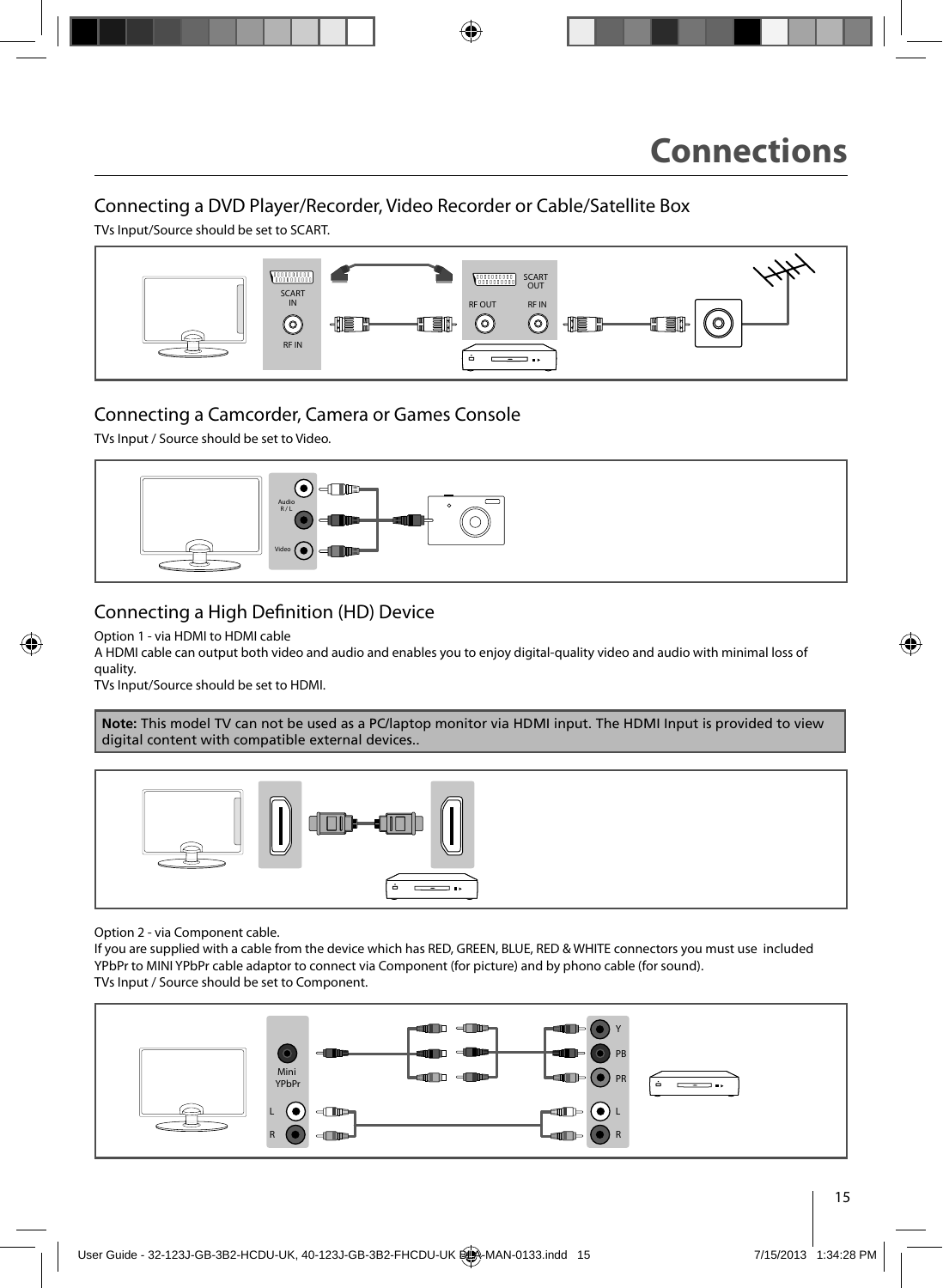## **TV Menu operation TV Menu Operation | Channel menu | Picture menu**

## **TV Menu Operation**

To access this menu, press [MENU] button on the remote control. To enter a menu press [OK]



If you wish to make changes to any of the default settings, use the scroll  $(A/\nabla/4)$  buttons. To confirm any

settings press [OK] button.

To exit this menu at anytime, press [EXIT] button.

## **Channel menu**



**Auto Tuning** - Allows you to retune the television for all digital channels, digital radio stations and analogue channels.

**ATV Manual Tuning** - Allows you to manually tune your analogue signal.

**Freeview Manual Tuning** - Allows you to manually tune your digital signal.

**Programme Edit** - Allows you to delete, skip and add favourite channels.

| and.<br>. Dfw-<br>$T^*$ |
|-------------------------|
|                         |
|                         |
|                         |
| 479                     |
| 384                     |
| 199                     |
| $-104$                  |
| m                       |
| m                       |
| <b>Dist</b>             |
| Skin                    |
|                         |

**Schedule List** - Lists your programme reminders. **Signal Information** - Displays signal strength and quality information.

**CI Information** - Pay per view services require a "smartcard" to be inserted into the TV. If you subscribe to a pay per view service the provider will issue you with a 'CAM' and a "smartcard". The CAM can then be inserted into the COMMON INTERFACE PORT (CI Card In).

#### **Picture menu**

|         | 盎                | Φ | л                                                                   | $\circ$                                        | ê | Ŧ                                                      |  |
|---------|------------------|---|---------------------------------------------------------------------|------------------------------------------------|---|--------------------------------------------------------|--|
|         | <b>PICTURE</b>   |   | Contrast<br><b>Brightness</b><br>Colour<br>Tint<br><b>Sharpness</b> | Picture Mode<br>Colour Temp<br>Noise Reduction |   | Standard<br>50<br>50<br>50<br>50<br>50<br>Normal<br>Ön |  |
| ._ Move | <b>EE</b> Return |   | <b>Ez</b> Select                                                    |                                                |   | ton Ext                                                |  |

**Picture Mode** - Choose from the following presets.

| Standard | Default settings                                                                                                                                                                                                                                                                                                                     |
|----------|--------------------------------------------------------------------------------------------------------------------------------------------------------------------------------------------------------------------------------------------------------------------------------------------------------------------------------------|
| Dynamic  | Recommended settings for fast moving<br>pictures                                                                                                                                                                                                                                                                                     |
| Mild     | Set to be lighter in colour and less bright                                                                                                                                                                                                                                                                                          |
| Personal | Lets you manually alter all the settings                                                                                                                                                                                                                                                                                             |
| Ecohome  | Power saving mode which reduces the energy<br>used by up to 25% (by reducing the power to<br>the LED/LCD panel). In Ecohome mode, the<br>TV will switch itself to Standby mode after<br>4-5 hours in the event that the TV buttons or<br>remote control buttons are not pressed (see<br>the time menu to de-activate this function). |

**Contrast** - Switch the balance between black and white. **Brightness** - Increase or decrease the brightness of the picture. **Colour** - Increases the colour from black and white.

**Tint** - Lets you increase or decrease the level of tint within the picture.

**Sharpness** - Increase or decrease the sharpness of the picture.

**Colour Temperature** - Choose from the following presets.

| Normal                                               | Default settings                   |  |  |  |
|------------------------------------------------------|------------------------------------|--|--|--|
| Warm                                                 | Increases red within the picture   |  |  |  |
| Cool                                                 | Increases blue within the picturew |  |  |  |
| Noise Reduction - Choose from the following presets. |                                    |  |  |  |
| $\cap$ ff                                            | Turns noise reduction off          |  |  |  |

| Ωff     | Turns noise reduction off  |
|---------|----------------------------|
| Low     | Minor system adjustment    |
| Middle  | Medium system adjustments  |
| High    | Maximum system adjustments |
| Default | Default settings           |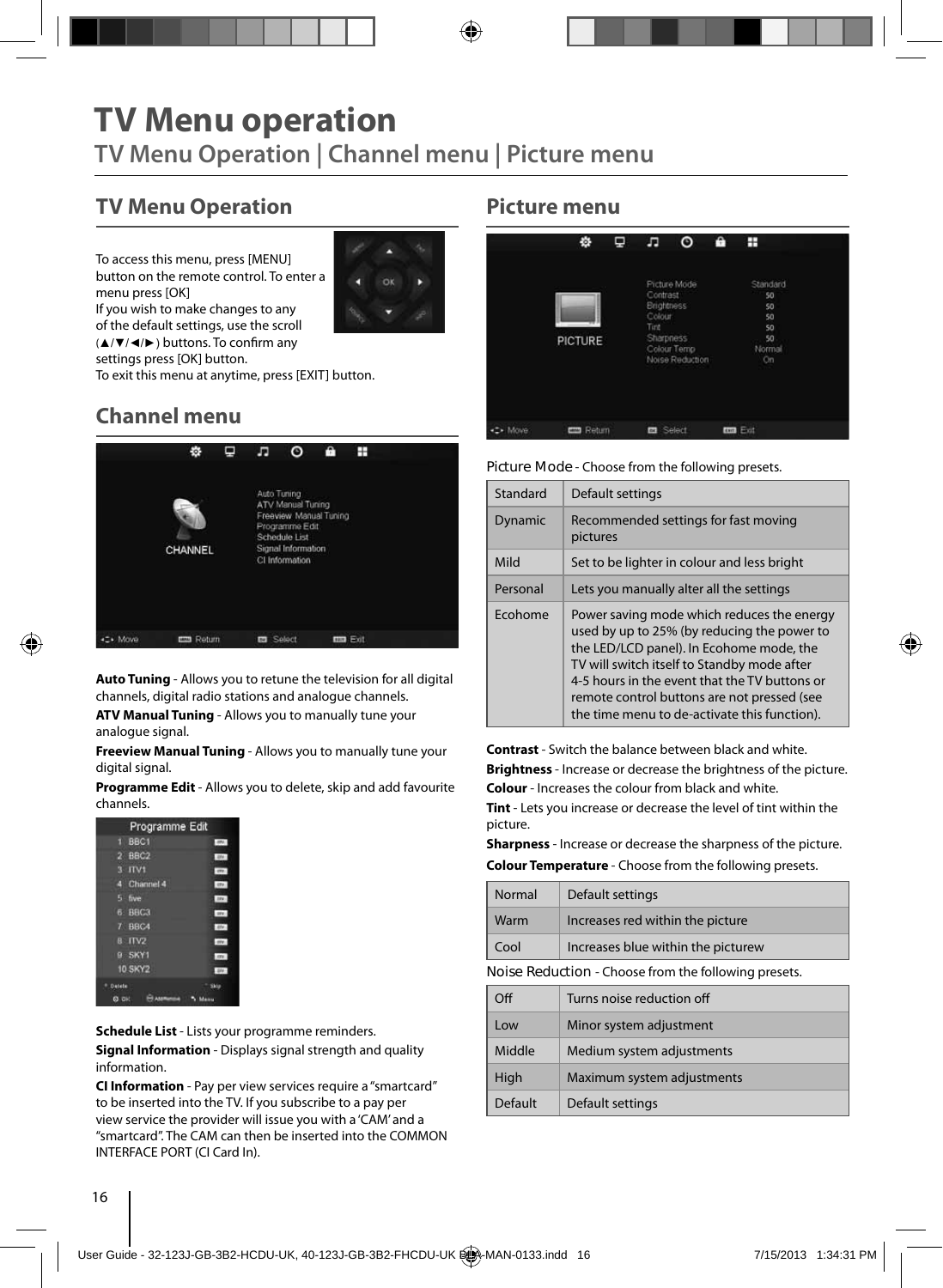## **Sound menu**

|         | 蓉                 | Φ | F                                             | O                                                 | A | H                                              |  |
|---------|-------------------|---|-----------------------------------------------|---------------------------------------------------|---|------------------------------------------------|--|
|         | SOUND             |   | Treble<br><b>Bass</b><br>Balance<br>AD Switch | Sound Mode<br>Auto Volume Level<br>Digital Output |   | Standard<br>50<br>50<br>50<br>On<br>Auto<br>50 |  |
| C+ Move | <b>EDS</b> Return |   | Or.                                           | Select                                            |   | <b>ma</b> Exit                                 |  |

**Sound Mode** - Choose from the following presets:

| Standard      | Default settings                        |
|---------------|-----------------------------------------|
| <b>Music</b>  | Emphasises music over voices            |
| Movie         | Provides live and full sound for movies |
| Personal      | Selects your personal sound settings    |
| <b>Sports</b> | Emphasises sound for sports             |

Tip: Treble and bass levels can only be adjusted when the sound mode 'Personal' is selected.

**Treble** - To adjust the amount of high frequency within the sound.

**Bass** - To adjust the amount of low frequency within the sound. **Balance** - To switch the sound between the left and right speakers.

**Auto Volume Level (AVL)** - When 'on' is selected, the volume will stay at a constant level regardless of input/source.

**Digital Output** - This is the digital COAX Audio output. Choose from the following options:

| Off        | Default settings                                                                                                                                                   |
|------------|--------------------------------------------------------------------------------------------------------------------------------------------------------------------|
| Auto       | Emphasises music over voices                                                                                                                                       |
| <b>PCM</b> | Select this option if you are connecting to a<br>Stereo Hi-fi via coax cable (Pulse-code<br>modulation (PCM) is a digital representation<br>of an analogue signal) |

**AD Switch**- This allows the user to turn AD (Audio Description) on or off (Audio Description is a service available on certain programmes. It provides a description of what is happening during the selected programme for a person who is visually impaired)

#### **Time menu**

|          | 烧                | φ | л                                                      | ⊙                           | ê | H                                                       |  |
|----------|------------------|---|--------------------------------------------------------|-----------------------------|---|---------------------------------------------------------|--|
|          | TIME             |   | Clock<br>Off Time<br>On Time<br>Time Zone<br>OSD Timer | Sleep Timer<br>Auto Standby |   | 04/Aug 10:00<br>Off<br>Off<br>Off<br>Off<br>Off<br>30 s |  |
| +1+ Move | <b>Em</b> Return |   | <b>ED</b> Select                                       |                             |   | <b>Tool</b> Exit                                        |  |

**Clock** - Set the date and time.

**Off Time** - Allows you to set a specific time for your TV to turn  $\bigcap_{i=1}^n$ 

**On Time** - Allows you to set a specific time for your TV to turn on, the channel it will then display, the source it will be on and also the volume. This function can then be toggled to repeat every day or a certain day.

**Time Zone** - Change your current time zone

**Sleep Timer** - Lets you set the sleep timer so the television automatically switches off after a set amount of time. Off -> 10min -> 20min -> 30min -> 60min -> 90min -> 120min -> 180min -> 240min.

Auto standby - Toggle the Function on and off.

**OSD Timer** - Lets you adjust the amount of time the On Screen Menu stays on the screen before disappearing

## **Lock Menu**

|         | Ł.                | ₽ | л                | ∩                                                                                                                                            | A | H                                    |  |
|---------|-------------------|---|------------------|----------------------------------------------------------------------------------------------------------------------------------------------|---|--------------------------------------|--|
|         | LOCK              |   | Key Lock         | System Lock<br><b>Parental Guidance</b><br>Default Source<br>Default Channel<br>Source Lock<br>Channel Lock<br>Max Volume<br>Change Password |   | Off<br>Off<br>Off<br>Off<br>١<br>100 |  |
| =- Move | <b>EED</b> Roturn |   | <b>ED</b> Solect |                                                                                                                                              |   | mm Exit                              |  |

**System Lock** - Allows you to lock or unlock the menu. You will be asked to enter a 4 digit password use the **◄** button to quit the password input. Use the **►** button to clear. Default password is 0000.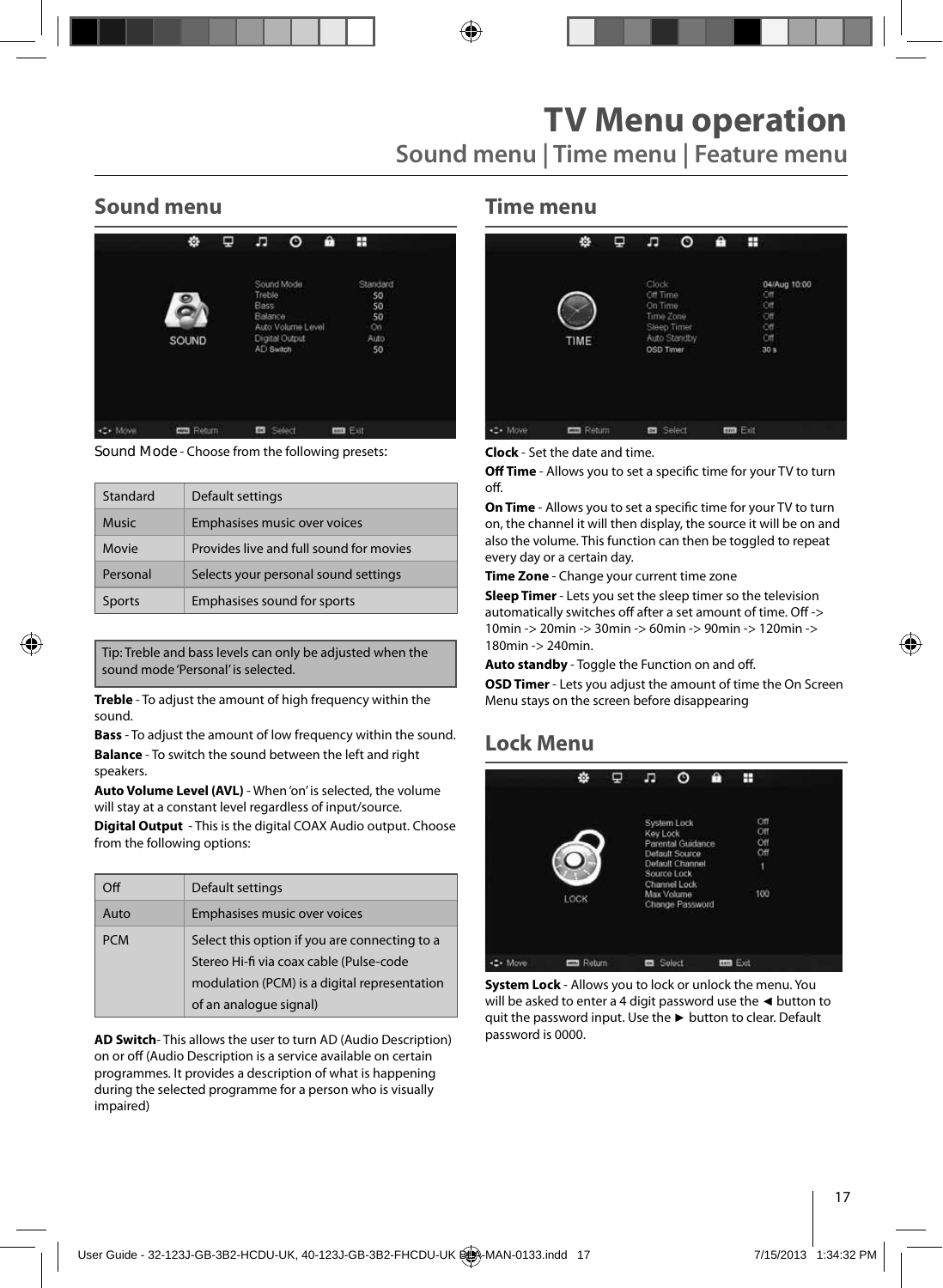# **TV Menu operation**

## **Setup menu**

**Key Lock** - Allows you to lock the buttons on the side of the TV set

**Parental Guidance** - Allows you to set the rating to block certain content based on age information

**Default Source** - Allows the user to set the default source. The default source is the source the TV starts on when first switched on

**Default Channel** - Allows the user to set a channel as the default channel on the Digital source. The default channel is the channel the TV starts on when first switched on

**Source Lock** - Allows you to lock the source menu

**Channel Lock** - Allows you to lock certain channels manually **Max Volume** - Allows you to adjust and set the maximum volume

**Change Password** - Allows you to change the password

## **Setup menu**



**language** - Allows you to change the language of the menu.

**TT Language** - Encoding settings for the proper display of teletext characters

**Audio language** - Allows the user to change the audio language

**Subtitle Language** - Allows the user to change the subtitle language

**Hearing Impaired** - This allows the user to turn on the Hearing Impaired function, this produces subtitles on the screen which provide a description of what is happening during the selected program.

**Aspect Ratio** - Within the EU the picture format varies depending on the channel/broadcast. There are a number of different options to best meet your needs.

**Auto** - Automatically displays the best picture format. So the picture is in the correct position. May have black lines at the top/bottom and/or sides.

**Original** - Will display the picture from the broadcaster without any change.



**Zoom** - The picture is the correct proportion but zoomed in to fill the screen.

**4:3** - Displays the 4:3 picture in its original size. Side bars are shown to fill the 16:9 screen.

**16:9** - Fills the screen with a regular 16:9 signal and the 4:3 signal will be streched to fill the screen.



**14:9** - Displays the 14:9 picture in the correct proportion. As a result side bars are shown on the screen.

**Blue Screen** - Changes the background when there is no input between clear and a blue background (Only available on some sources).

#### **Reset:**

**Reset Menu System -** This resets the menus to factory settings.

**Reset TV Channels** - This clears all the TV channels from the television.

**Software Update (USB)** - From time to time we may release new firmware to improve the operation of the television (available to download). This menu lets you install the new software/firmware onto the television. Further details of how to do this will be issued with the firmware. Contact the helpline or refer to the 'product support' section of the website. \* after proper software update, remove USB device from TV and delete softwares from USB device.

**HDMI CEC (Consumer Electronic Control)** - Allows HDMI devices to control each other and allows the user to operate multiple devices with one remote control. (only available with compatible devices)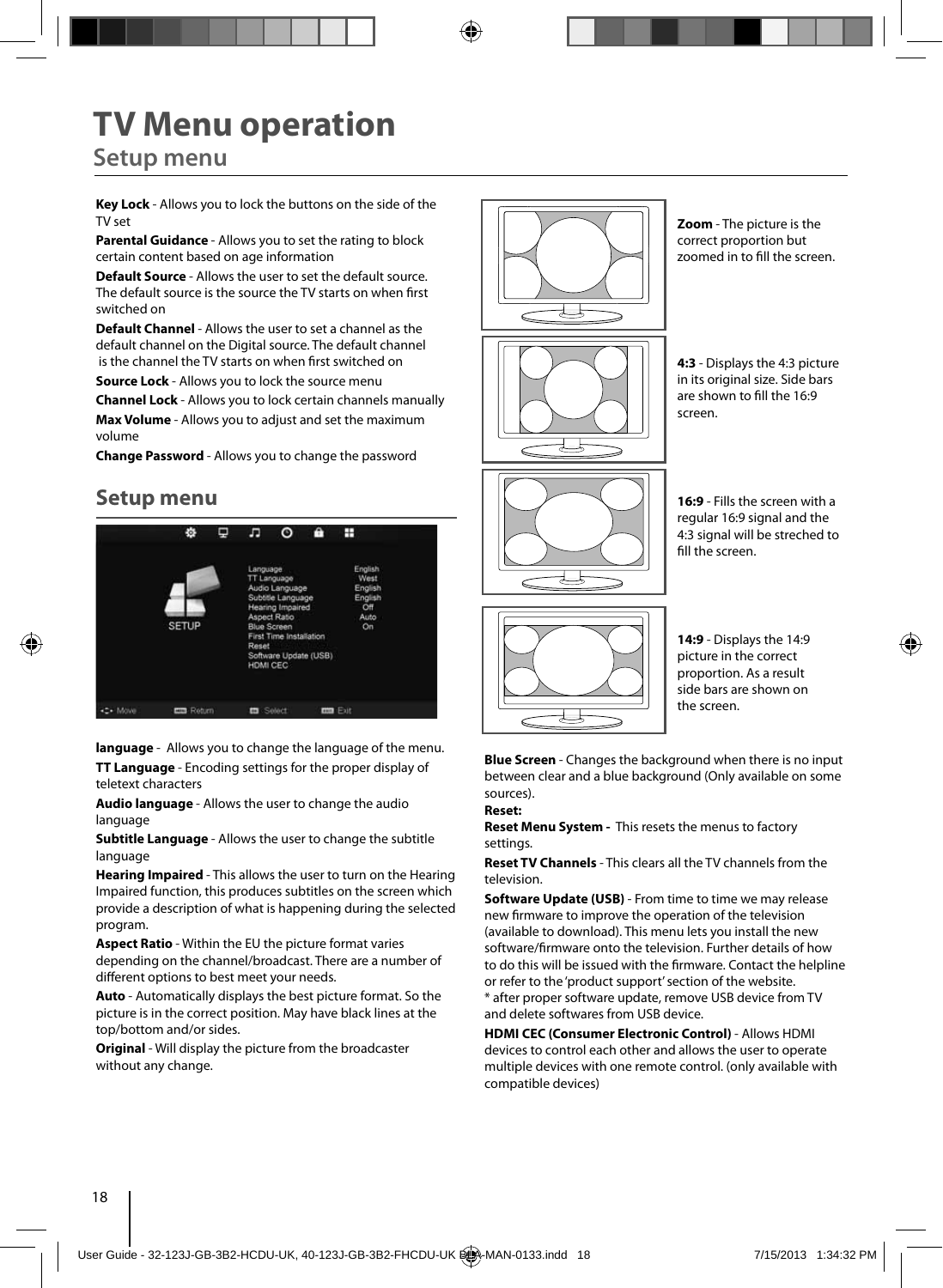# **TV Menu operation Using the television as a computer monitor**

IMPORTANT – Before connecting the computer to the television you must ensure the computer settings are correct for the television. You MUST do this using your old monitor.

How to set up for Windows XP, Windows Vista & Windows 7 (connecting via VGA cable to the TV).

- 1. Switch on your computer.
- 2. When finished booting up right click your mouse anywhere on the screen.
- 3. Left click your mouse on Properties/ Personalise.
- 4. Left click your mouse on Setting/Display Settings. Ensure the screen resolution is set to what is shown in the technical specifications section toward the rear of this user guide. To correct the resolution to that of the television move the slider.
- 5. Left click your mouse on Advance/Advanced Settings and left click on Monitor.
- 6. Left click on the drop down for Screen refresh rate and select 60 Hertz, if you experience picture noise or 'flickering', select 50 hertz or 70 hertz.
- 7. Click on Apply, then click Yes and the settings will be saved.
- 8. Now switch off your computer and connect the television (as shown).
- 9. Switch on the TV, select the input/source to VGA/PC and re-start your PC.

### **Connecting a Laptop**

In addition to the above if you are connecting a laptop to the television you will also need to activate the VGA connection on the laptop. This can vary based on the brand of laptop you have, on many brands/models, it is as per below.

- 1. Connect the laptop to the television.
- 2. On the Laptop push buttons The screen will now switch to the television.



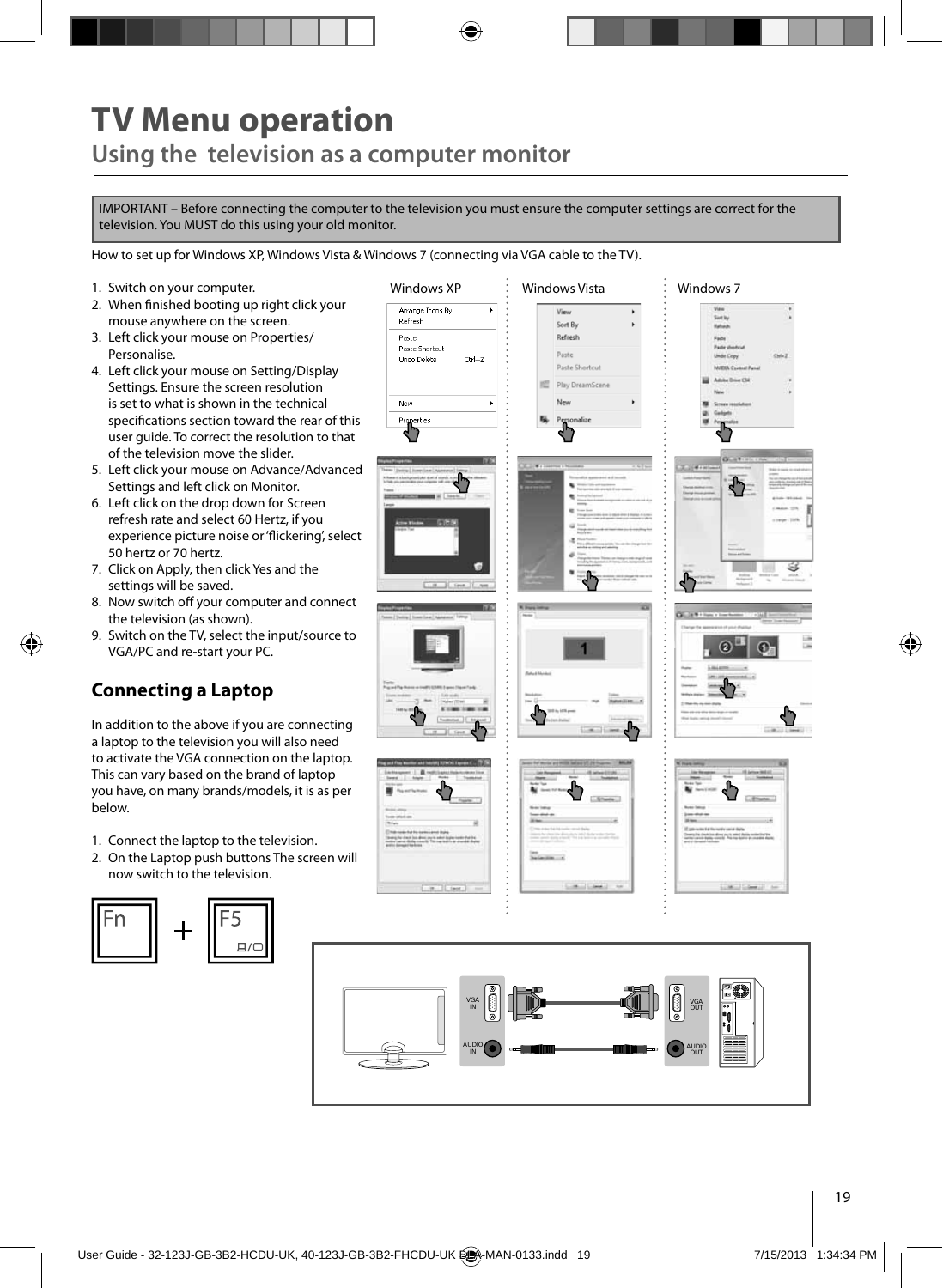# **TV Menu operation**

**PC Settings | 7 Day TV Guide** 

## **PC Settings**



**Auto Adjust** - Lets you automatically confi gure the television to be used as a computer monitor

**H Offset** - Changes the horizontal position of the picture

**V Offset** - Changes the vertical position of the picture

**Size** - increase picture size

**Phase** - To adjust delay time of phase in order to reduce the noise of picture

**Position Reset** - Changes back to the original settings

Tip: If the computer is left in-active for a period of time, the television will switch into a 'sleep' state (the screen will power off to save power). To switch back on press the **Postandby button. Position Resetting back to the original settings** 

## **7 Day TV Guide**

|                     |                                                                                                                                                                                                                                                                                                                          | 7 Day TV GUIDE        |                                 |  |
|---------------------|--------------------------------------------------------------------------------------------------------------------------------------------------------------------------------------------------------------------------------------------------------------------------------------------------------------------------|-----------------------|---------------------------------|--|
| Season <sub>2</sub> | 10 Years Younger: The Challenge<br>Support worker Janice Cassidy's lifestyle of long working hours and a pencharit for tanning<br>has taken its toll, while the stress of bringing up two daughters and heavy smoking has<br>affected interior designer Shere Morady. Surgeon Jan Stanek and the team set out to provide |                       |                                 |  |
|                     |                                                                                                                                                                                                                                                                                                                          |                       | 04 Aug 2010 10:42               |  |
| BBC <sub>1</sub>    | 05:00-06:00                                                                                                                                                                                                                                                                                                              |                       | 10 Years Younger: The Challenge |  |
| BBC <sub>2</sub>    | 06:00-06:30                                                                                                                                                                                                                                                                                                              | The Simpsons          |                                 |  |
| ITV1                | 06:30-07:00                                                                                                                                                                                                                                                                                                              | Hollyoaks             |                                 |  |
| Channel 4           | 07:00-08:00                                                                                                                                                                                                                                                                                                              | Channel 4 News        |                                 |  |
| five                | 08:00-09:00                                                                                                                                                                                                                                                                                                              |                       | How to Look Good Naked          |  |
| BBC <sub>3</sub>    | 09:00-10:00                                                                                                                                                                                                                                                                                                              |                       | Newlyweds: The One Year Itch    |  |
| BBC4                | 10:00-11:15                                                                                                                                                                                                                                                                                                              | <b>Big Brother</b>    |                                 |  |
| ITV2                | 11:15-11:45                                                                                                                                                                                                                                                                                                              | The Big Bang Theory   |                                 |  |
| Record              | Remind                                                                                                                                                                                                                                                                                                                   | Prev.Day<br>Maye View | Next Day<br><b>O</b> Display    |  |

TV Guide is available in Digital TV mode. It provides information about forthcoming programmes (where supported by the Digital channel). You can view the start and end time of all programmes and on all channels for the next 7 days and set reminders.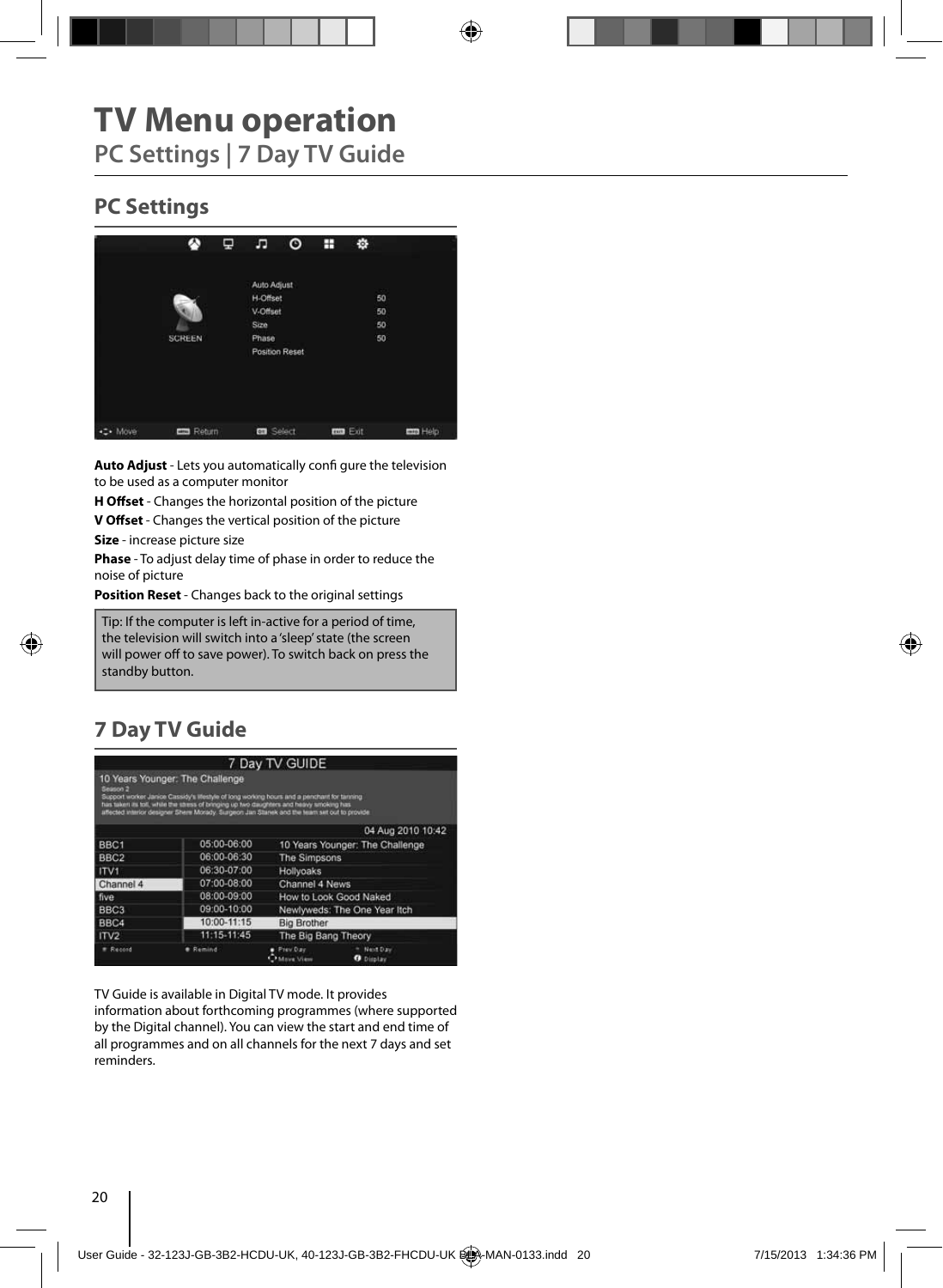

**TV Display** - Choose from the following options

| 16:9       | Full screen picture format                   |
|------------|----------------------------------------------|
| 4:3        | PS Traditional picture format, often used on |
| Pan scan   | old film                                     |
| 4:3        | LB Traditional picture which has been        |
| Letter box | adapted for widescreen                       |
| Wide       | Widescreen picture format                    |

**TV Type** - Choose from the following options

| PAL         | The standard for discs from UK/Europe, most<br>of Asia, Australia etc |
|-------------|-----------------------------------------------------------------------|
| Multi       | The standard for discs from UK/Europe,<br>most of Asia, Australia etc |
| <b>NTSC</b> | Normally used for discs from North America,<br>Japan etc              |

**Default** - This option allows you reset all DVD settings to factory settings

**Downmix** - Choose from the following options

| <b>LT/RT</b>  | Converts from multi-channel sound to<br>mono   |
|---------------|------------------------------------------------|
| <b>Stereo</b> | Converts from multi-channel sound to<br>stereo |

**Dynamic Range** - This is the difference between the quietest and loudest sounds. This setting works only with DVD discs recorded in Dolby digital.

| Full | Set this to listen with the range recorded on<br>the disc                                 |
|------|-------------------------------------------------------------------------------------------|
| 3/4  | Set this to listen with a range<br>equivalent to a normal television                      |
| 1/2  | Set this to listen with a smaller<br>difference between the maximum<br>andminimum volume  |
| 1/4  | Set this to listen with a smaller difference<br>between the maximum and minimum<br>volume |
|      |                                                                                           |

**Dual Mono**

| Stereo   | Outputs 2 channels of sound both left and<br>right                  |
|----------|---------------------------------------------------------------------|
| Mono L   | Outputs left side sound                                             |
| Mono R   | Outputs right side sound                                            |
| Mix mono | Outputs a single channel of sound but mix<br>between right and left |

#### **Tip:**

This TV/DVD player is pre-set to play Region 2 DVDs. In the event you wish to use the TV/DVD in another country that uses different region discs, please visit www.umc-uk.co.uk. Select 'Product Support', 'Changing Region'.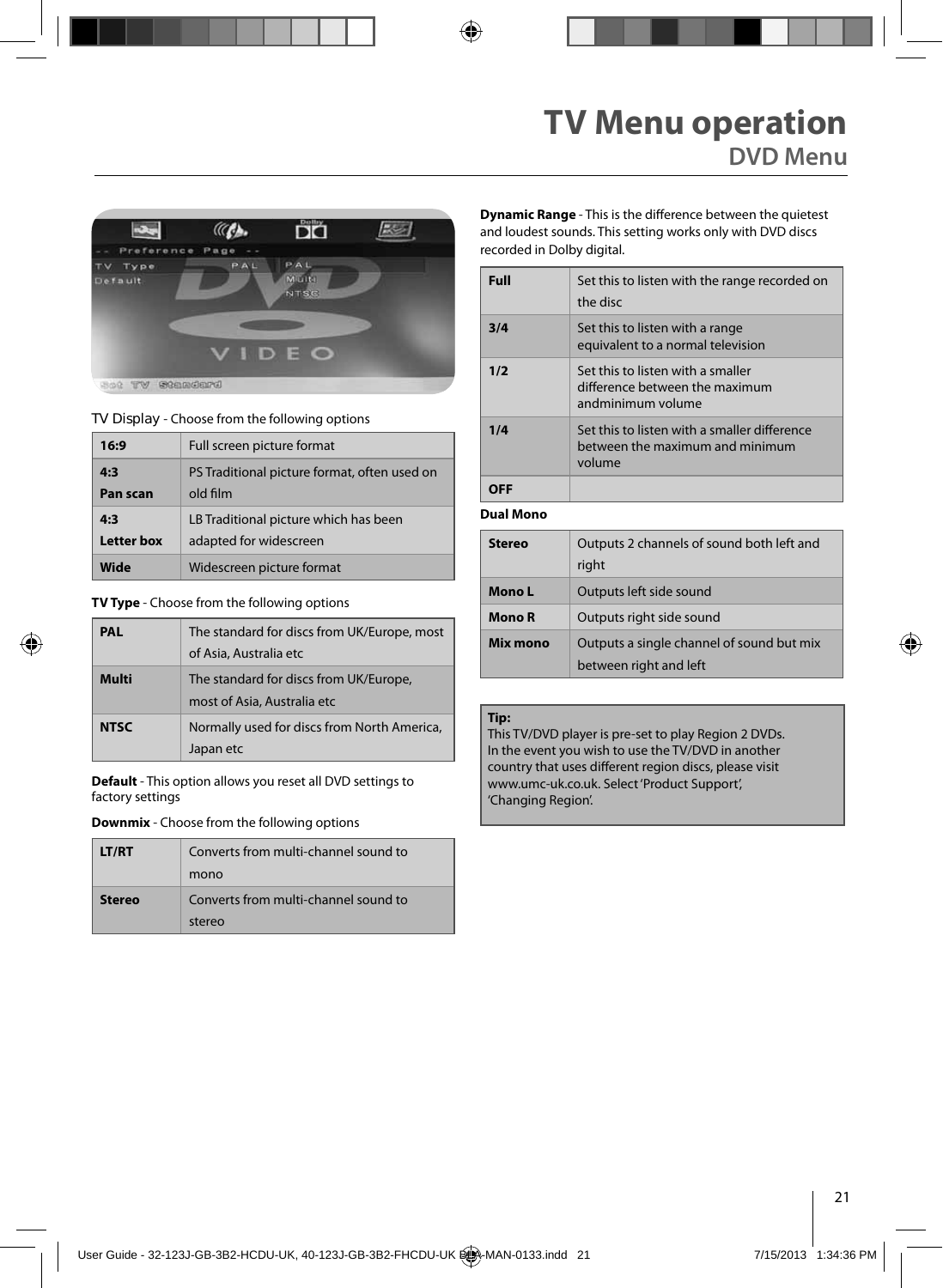# **TV Menu operation**

**USB mode / Media player**

USB mode offers playback of various different types of content that you have saved on your USB Memory Stick.

Please refer to technical specification page for compatible file types

On switching to USB source the above menu screen will appear. The content will be divided into Photo, Music, Movie and Text based on file type.



You can navigate through the menus using the scroll ▲/▼/◀/► buttons. To confirm the item you wish to play/view press [OK] button.



You can now access the item. Press OK to view.



Select the drive you require. (If your drive only has 1 partition you will only see 1 item).





Fig (1)

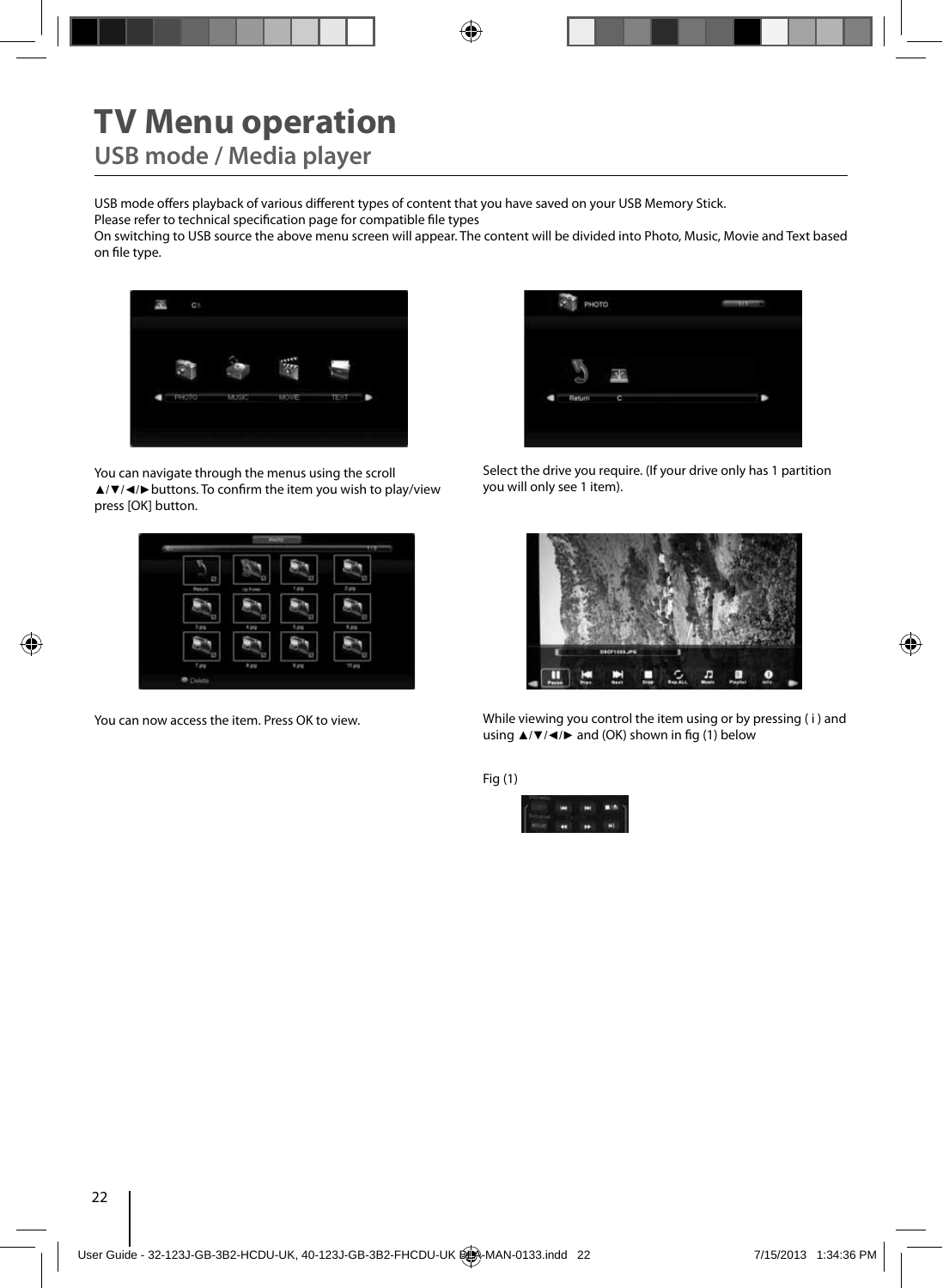# **OPERATING THE TV WITH A UNIVERSAL OR SKY (BSKYB) REMOTE CONTROL**

#### **Option 1) Connecting your TV to your Sky box (when both the TV and Sky Box are located in the same room)**

Depending on your Sky Box & TV model, connect either by SCART or HDMI cables (available separately)

If connecting by SCART, select the 'Input source' on the TV as SCART.

If connecting by HDMI, select the 'Input source' on the TV as HDMI (if the TV has more than 1 HDMI port, ensure you select the input source to match the HDMI numbered port on the rear of the TV)

If you wish to use your Sky remote to operate the TV's functions, you will need a Sky remote control (Revision 9 or later) and you will need to programme a 4 digit code into it. See bottom of this page.

#### **Option 2) Connecting your TV to your Sky box (when your Sky box is located in a diff erent room to the TV)**

Please note, if you are adding a 'Magic Eye/TV Link' to your system so that you can use your Sky remote control to change the Sky channel in the room where the 2nd TV is located, please refer to the instructions included with the TV link/magic eye in order to ensure the RF or RF2 output on your Sky box is powered on. (The red LED light on the TV link/magic eye will light up if the RF / RF2 output is correctly set up) If you do not have the instructions that came with the TV link/magic eye, instructions on how to do it can be found on our web site.



1) To tune the TV to the Sky box, on the 2nd TV, select the 'Analogue' input source.

2) Select the channel that you wish to store the Sky

box/channel on. (If you do not use channels 1-5 because you no longer have analogue terrestrial channels after digital switchover, you may choose to select channel 1 to store the Sky box/channel, if you still have and use analogue channels 1-5, you may for example decide that channel 6 is the best option for you)

3) Press the corresponding number on the remote control to select the desired analogue channel chosen as per point 2 above. 4) On the TV remote control, press Menu. Now navigate through the menus to select Manual Tuning or Analogue Manual tuning (refer to the Tuning/Channel menu section of this user guide if necessary)

5) Manually tune in the channel (usually, the Sky box is at a frequency between 800Mhz and 850Mhz) once the Sky box/channel is found, press 'OK' to store it.

If you wish to use your Sky remote to operate the TV's functions, you will need a Sky remote control (Revision 9 or later) and you will need to programme a 4 digit code into it. See below.

#### **Using a Sky Remote or a Universal Remote to operate your TV**

Sky Remote Control, If you wish to use your Sky remote to operate the basic functions of your TV, you need to programme a 4 digit code into it. Please note. you will need the latest Sky Revision 9 remote control as this is the only version that includes the latest software/firmware necessary to operate this model of TV. All codes can be found on our website. If you wish to upgrade/ replace your existing Sky remote control to the latest version, you can do so on our web site.

Universal Remote Control, If you wish to use a Universal remote control to operate your TV, please refer to the web site for a full list of codes. (Please note we only have codes for One for All branded remote controls, if you have an alternative brand of Universal remote, please refer to the manufacturer for the code.)

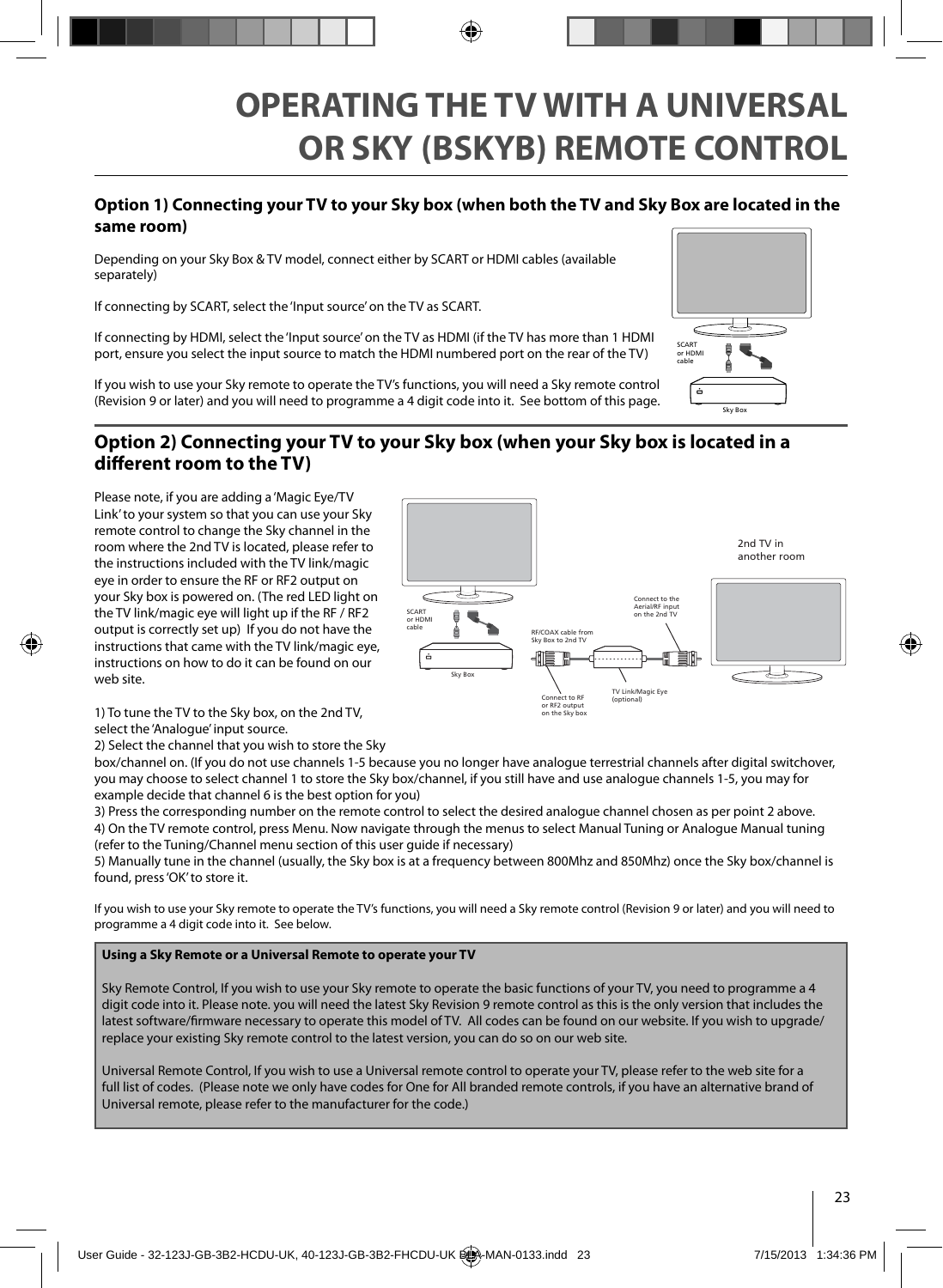# **Frequently asked questions**

| General                    | I would like to have louder<br>sound by connecting<br>additional speakers.                                                               | There are 2 options:<br>1) Use Digital COAX output connected to an external amplifier/surround sound<br>system.<br>2) Use the 3.5mm headphone output and a 3.5mm to phono cable (available<br>separately) to connect to an amplifier/surround sound system.                                                                                                                                                                                                                                                                                                                  |
|----------------------------|------------------------------------------------------------------------------------------------------------------------------------------|------------------------------------------------------------------------------------------------------------------------------------------------------------------------------------------------------------------------------------------------------------------------------------------------------------------------------------------------------------------------------------------------------------------------------------------------------------------------------------------------------------------------------------------------------------------------------|
| General                    | Why are some options in<br>the menu unavailable and<br>greyed out.                                                                       | Some options are only available in certain sources, i.e. HDMI, PC/VGA. They are<br>unavailable in the other sources where they have no affect.                                                                                                                                                                                                                                                                                                                                                                                                                               |
| General                    | Can I stop my TV turning off<br>after 4hrs?                                                                                              | Yes<br>1) In the picture settings menu, de-select Eco-home<br>2) In the time settings menu, scroll down to Auto standby and select OFF                                                                                                                                                                                                                                                                                                                                                                                                                                       |
| <b>TV</b>                  | I have tuned in Digital TV<br>but I am not receiving any<br>or all of the channels and/<br>or the channels I receive are<br>breaking up. | 1) Check you are in an area that can receive Digital TV.<br>2) Check you are using an aerial that is able to receive a good digital signal. In most<br>cases, you will need an outdoor digital hi-gain/wideband aerial. In areas that have<br>excellent digital coverage, you may be able to use a loft type aerial but it is highly<br>likely that you will also need to connect a booster between the back of the TV and the<br>TV aerial wall socket. Unfortunately, to receive a good enough digital signal, it is not<br>possible to use a portable/indoor type aerial. |
| TV                         | I have re-tuned my television<br>but when I switch it off it is<br>not storing the channels.                                             | Complete a first time installation, please refer to the set-up menu section of the<br>manual of how to do this.                                                                                                                                                                                                                                                                                                                                                                                                                                                              |
| <b>DVD</b>                 | I have inserted a disc but it is<br>not playing                                                                                          | 1) Ensure you have inserted put the disc in facing the correct way forward<br>2) Ensure the disc is clean and is not scratched<br>3) Some copied discs will not play.<br>4) Check the DVD is a region 2 disc - to change the region of the DVD player, refer<br>to section 'Changing Regions'.                                                                                                                                                                                                                                                                               |
| <b>VCR/DVD</b><br>Recorder | I have connected the TV to<br>my VCR or DVD Recorder via<br>SCART but it is not recording.                                               | In addition to connecting via SCART, you should connect the aerial cable from the<br>wall socket to your VCR/DVD Recorder and another aerial cable from the VCR/DVD<br>Recorder to the TV.                                                                                                                                                                                                                                                                                                                                                                                   |
| <b>Game Consoles</b>       | I have connected my PS3 to<br>the TV via HDMI, but I am<br>not receiving any pictures or<br>sound on my Television.                      | 1) Ensure the TVs source is on HDMI.<br>2) Check your settings on your PS3 are as per the PS3 instruction manual.                                                                                                                                                                                                                                                                                                                                                                                                                                                            |
| <b>Game Consoles</b>       | I have connected my Xbox<br>360 to the TV via Component<br>Cables (Red, Green & Blue)<br>but I am not receiving any<br>sound.            | Component cables only provide HD Pictures. For the sound you will need to connect<br>the Red & White audio cables on the Xbox to the Red & White phono inputs on the<br>rear of the TV. Please refer to the 'Connections' pages.                                                                                                                                                                                                                                                                                                                                             |
| <b>USB Mode</b>            | I have inserted a USB Memory<br>Key, but the TV does not<br>recognise it.                                                                | Ensure the USB Memory Key is formatted to type FAT32.                                                                                                                                                                                                                                                                                                                                                                                                                                                                                                                        |
| <b>USB Mode</b>            | Using a USB portable hard<br>drive.                                                                                                      | If you wish to use a portable hard drive larger than 32GB, please note that it must<br>be formatted to the FAT32 file system in order to operate on this TV. Windows XP/<br>Vista computers are only capable of formatting up to 32GB, therefore, you will need a<br>software programme/utility to format larger hard drives. Please refer to the web site<br>for more information.                                                                                                                                                                                          |
| <b>System Lock</b>         | I have changed the password<br>on the television and now<br>forgotten it.                                                                | There is a master password of 4711, to gain access to the TV menu and reset the<br>normal password.                                                                                                                                                                                                                                                                                                                                                                                                                                                                          |

Notice: The supplier may change the software and on screen graphics without notice.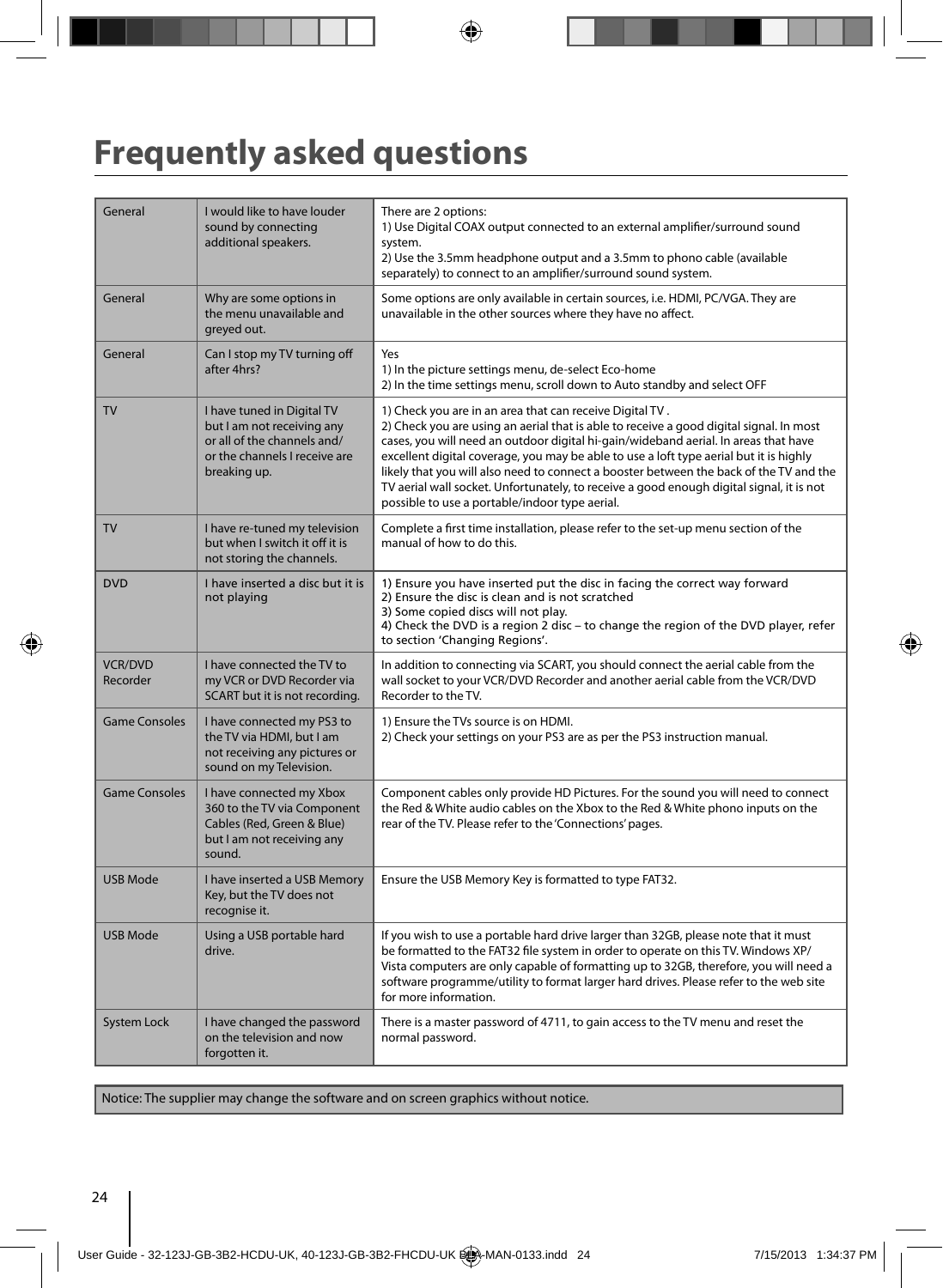| Model                                     | 32/123J-GB-3B2-HCDU-UK                                                                                | 40/123J-GB-3B2-FHCDU-UK                                                                      |  |  |  |  |
|-------------------------------------------|-------------------------------------------------------------------------------------------------------|----------------------------------------------------------------------------------------------|--|--|--|--|
| Screen size (diagonal)                    | 32"/81cm                                                                                              | 40"/102cm                                                                                    |  |  |  |  |
| <b>Resolution</b>                         | 1366 x 768                                                                                            | 1920 x 1080                                                                                  |  |  |  |  |
| <b>RF</b>                                 |                                                                                                       | 75 ohm- aerial/PAL-SECAM                                                                     |  |  |  |  |
| <b>Video Inputs</b>                       |                                                                                                       | 3 x HDMI, 1 x VGA/PC, 1 x SCART, 1 x USB, 1 x Composite/Video, 1 x Component/YPbPr           |  |  |  |  |
| <b>Sound Inputs</b>                       | 1 x 3.5mm jack for PC audio input, 1 x pair RCA Audio input shared for Video<br>and YPbPr (component) |                                                                                              |  |  |  |  |
| <b>Sound Outputs</b>                      | $1 \times$ COAX – audio output, $1 \times$ output for headphones                                      |                                                                                              |  |  |  |  |
| <b>USB Port</b>                           |                                                                                                       |                                                                                              |  |  |  |  |
| Sound power, watts                        |                                                                                                       | 2x9                                                                                          |  |  |  |  |
| Voltage and power<br>consumption          | 110-240 V 50/60 Hz 30/45/80W<br>(Ecohome/Standard/Max)<br>(in standby mode less than 0,5 W)           | 110-240 V 50/60 Hz 60/85/120W<br>(Ecohome/Standard/Max)<br>(in standby mode less than 0,5 W) |  |  |  |  |
| <b>Dimensions including</b><br>stand (mm) | 738W x 504H x 165D                                                                                    | 927W x 615H x 210D                                                                           |  |  |  |  |
| Net weight (Kgs)                          | 8.4                                                                                                   | 12.5                                                                                         |  |  |  |  |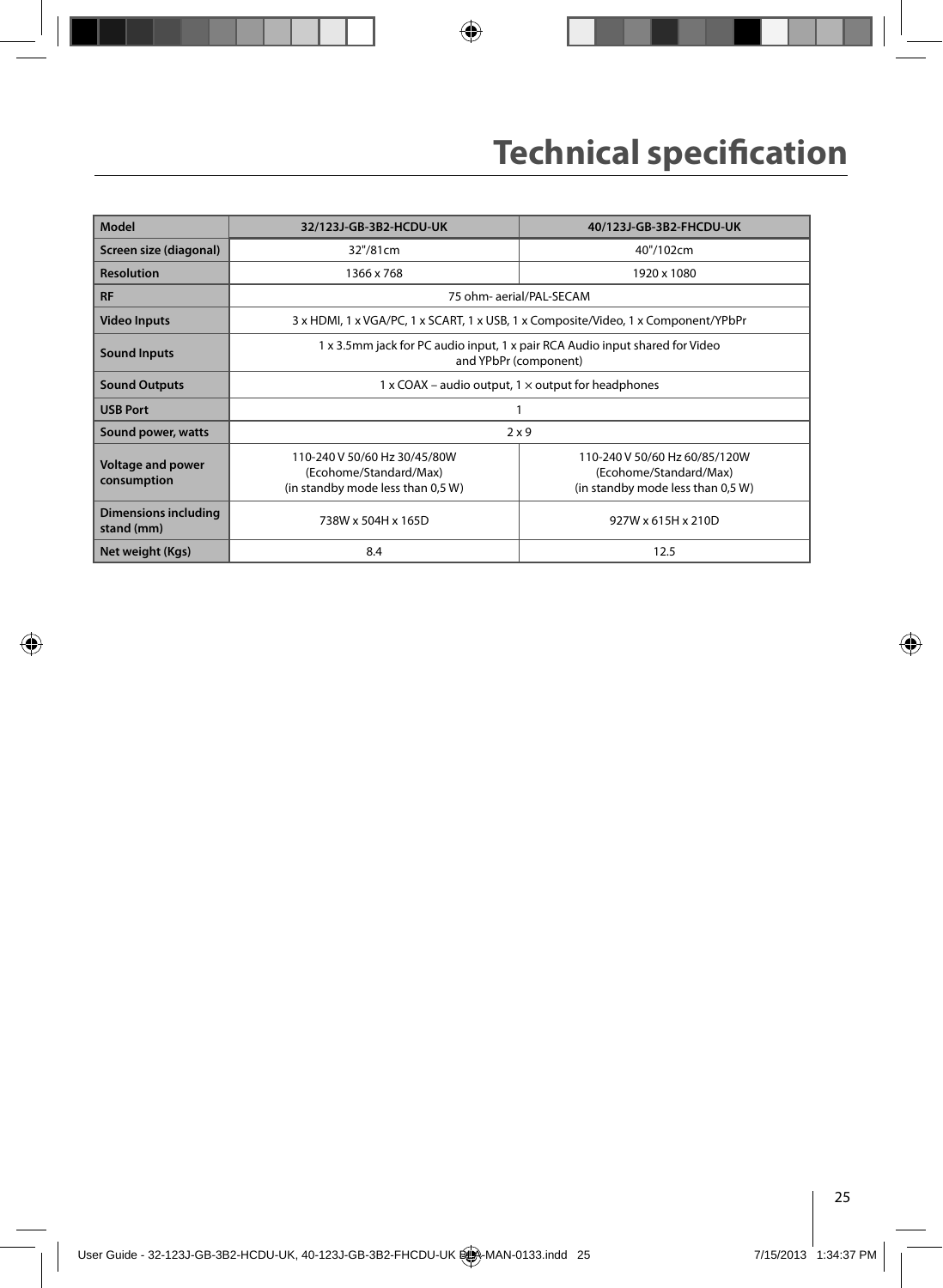# **Index**

 $\overline{\phantom{a}}$